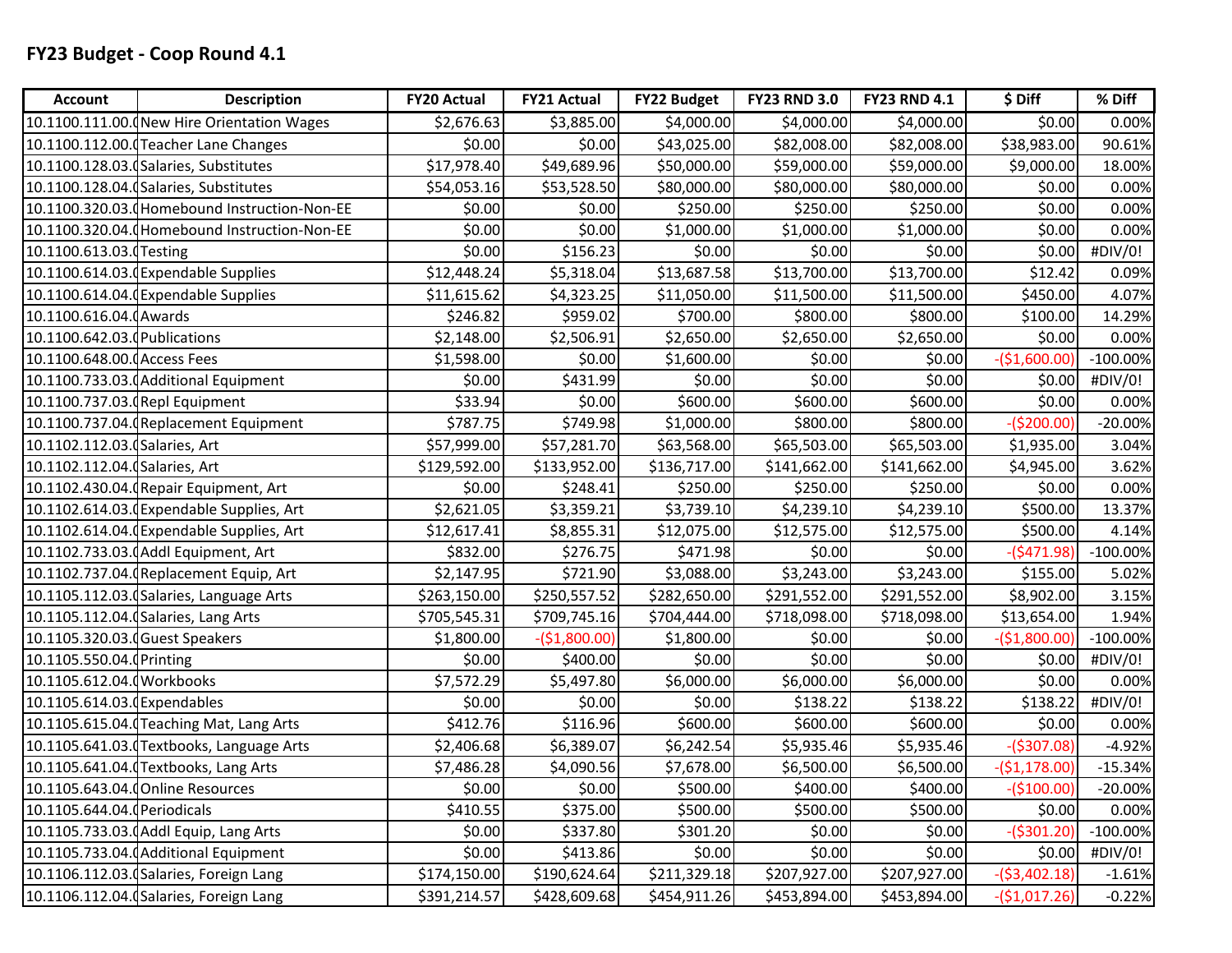| <b>Account</b>                    | <b>Description</b>                                   | <b>FY20 Actual</b> | <b>FY21 Actual</b> | <b>FY22 Budget</b> | <b>FY23 RND 3.0</b> | <b>FY23 RND 4.1</b> | \$ Diff        | % Diff      |
|-----------------------------------|------------------------------------------------------|--------------------|--------------------|--------------------|---------------------|---------------------|----------------|-------------|
|                                   | 10.1106.320.04. Guest Speakers, World Language       | \$183.18           | \$0.00             | \$500.00           | \$500.00            | \$500.00            | \$0.00         | 0.00%       |
|                                   | 10.1106.612.04.0 Workbooks, Foreign Lang             | \$10,012.65        | \$10,469.10        | \$1,899.26         | \$1,680.00          | \$1,680.00          | $-($219.26)$   | $-11.54%$   |
|                                   | 10.1106.614.03.0 Expend. Supplies Fr Lang            | \$151.83           | \$266.75           | \$184.55           | \$230.68            | \$230.68            | \$46.13        | 25.00%      |
|                                   | 10.1106.614.04. (Expend. Supplies, Foreign Lang      | \$511.24           | \$675.95           | \$700.00           | \$800.00            | \$800.00            | \$100.00       | 14.29%      |
|                                   | 10.1106.615.03. Teaching Mat, Foreign Lang           | \$434.35           | \$617.07           | \$510.29           | \$228.00            | \$228.00            | -(\$282.29)    | $-55.32%$   |
|                                   | 10.1106.615.04.0 Teaching Mat, Foreign Lang          | \$1,119.28         | \$753.08           | \$500.00           | \$700.00            | \$700.00            | \$200.00       | 40.00%      |
| 10.1106.616.04. (Awards           |                                                      | \$212.88           | \$0.00             | \$105.87           | \$250.00            | \$250.00            | \$144.13       | 136.14%     |
|                                   | 10.1106.641.04. Textbooks, Foreign Lang              | \$7,444.47         | \$1,742.06         | \$1,981.47         | \$3,830.00          | \$3,830.00          | \$1,848.53     | 93.29%      |
|                                   | 10.1106.643.03. Online Resources                     | \$92.99            | \$0.00             | \$758.15           | \$935.00            | \$935.00            | \$176.85       | 23.33%      |
|                                   | 10.1106.643.04. Online Resources                     | \$0.00             | \$307.96           | \$3,775.00         | \$3,959.00          | \$3,959.00          | \$184.00       | 4.87%       |
|                                   | 10.1106.733.03. (Addl Equip, Foreign Lang            | \$0.00             | \$294.85           | \$0.00             | \$67.98             | \$67.98             | \$67.98        | #DIV/0!     |
|                                   | 10.1106.733.04.0Addl Equip, Foreign Lang             | \$421.63           | \$548.52           | \$500.90           | \$0.00              | \$0.00              | -(\$500.90     | $-100.00\%$ |
|                                   | 10.1106.737.03. (Repl Equipment, Foreign Lang        | \$0.00             | \$0.00             | \$0.00             | \$350.91            | \$350.91            | \$350.91       | #DIV/0!     |
|                                   | 10.1106.810.04. (Fees, Foreign Lang                  | \$165.00           | \$0.00             | \$0.00             | \$0.00              | \$0.00              | \$0.00         | #DIV/0!     |
| 10.1107.112.03. (Salaries, Health |                                                      | \$70,086.00        | \$71,487.00        | \$72,023.00        | \$73,103.00         | \$73,103.00         | \$1,080.00     | 1.50%       |
| 10.1107.112.04. (Salaries, Health |                                                      | \$62,799.00        | \$64,055.00        | \$64,535.00        | \$65,503.00         | \$65,503.00         | \$968.00       | 1.50%       |
|                                   | 10.1107.614.03. Expendable Supplies-Health           | \$509.99           | \$587.91           | \$451.95           | \$236.62            | \$236.62            | $-($215.33)$   | $-47.64%$   |
|                                   | 10.1107.614.04. (Expendable Supplies, Health/Wellnes | \$309.29           | \$0.00             | \$300.00           | \$300.00            | \$300.00            | \$0.00         | 0.00%       |
|                                   | 10.1107.615.03.0 Teaching Mat, Health                | \$391.57           | \$435.10           | \$130.39           | \$0.00              | \$0.00              | $-($130.39)$   | $-100.00\%$ |
|                                   | 10.1107.615.04. Teaching Mat, Health                 | \$538.15           | \$0.00             | \$1,300.00         | \$900.00            | \$900.00            | $-($400.00)$   | $-30.77%$   |
|                                   | 10.1107.641.04. Books and Other Print Media          | \$1,783.73         | \$0.00             | \$800.00           | \$1,200.00          | \$1,200.00          | \$400.00       | 50.00%      |
|                                   | 10.1108.112.03. (Salaries, Phys Ed                   | \$102,771.00       | \$120,407.75       | \$118,080.00       | \$122,847.00        | \$122,847.00        | \$4,767.00     | 4.04%       |
|                                   | 10.1108.112.04. (Salaries, Phys Ed                   | \$86,040.90        | \$56,197.00        | \$79,864.80        | \$83,089.20         | \$83,089.20         | \$3,224.40     | 4.04%       |
|                                   | 10.1108.430.03. (Repairs and Maintenance             | \$399.36           | \$620.00           | \$417.00           | \$800.00            | \$800.00            | \$383.00       | 91.85%      |
|                                   | 10.1108.430.04. (Repairs And Maint Services          | \$615.08           | \$0.00             | \$700.00           | \$800.00            | \$800.00            | \$100.00       | 14.29%      |
|                                   | 10.1108.614.03. (Expendable Supplies, Phys Ed        | \$191.53           | \$836.74           | \$91.75            | \$339.90            | \$339.90            | \$248.15       | 270.46%     |
|                                   | 10.1108.615.03. Teaching Mat, Phys Ed                | \$0.00             | \$0.00             | \$389.85           | \$0.00              | \$0.00              | $-($389.85)$   | $-100.00\%$ |
|                                   | 10.1108.615.04. Teaching Mat, Phys Ed                | \$2,255.73         | \$3,399.13         | \$2,800.00         | \$2,900.00          | \$2,900.00          | \$100.00       | 3.57%       |
|                                   | 10.1108.733.04.0 Addl Equip, Phys Ed                 | \$0.00             | \$489.40           | \$500.00           | \$500.00            | \$500.00            | \$0.00         | 0.00%       |
|                                   | 10.1108.737.03. (Replacement Equipment               | \$562.50           | \$487.89           | \$2,088.00         | \$931.20            | \$931.20            | $-($1,156.80)$ | $-55.40%$   |
|                                   | 10.1108.737.04. (Replacement Equip.                  | \$0.00             | \$885.29           | \$900.00           | \$1,100.00          | \$1,100.00          | \$200.00       | 22.22%      |
|                                   | 10.1109.112.04. (Salaries, Home Ec                   | \$62,799.00        | \$62,684.84        | \$64,535.00        | \$65,503.00         | \$65,503.00         | \$968.00       | 1.50%       |
| 10.1109.320.04. Guest Speakers    |                                                      | \$100.00           | \$100.00           | \$200.00           | \$200.00            | \$200.00            | \$0.00         | 0.00%       |
|                                   | 10.1109.430.04. (Repair Equip, Home Ec               | \$0.00             | \$71.80            | \$794.00           | \$794.00            | \$794.00            | \$0.00         | 0.00%       |
|                                   | 10.1109.614.04. (Expendable Supplies, Home Ec        | \$4,772.52         | \$8,322.90         | \$11,000.00        | \$11,000.00         | \$11,000.00         | \$0.00         | 0.00%       |
|                                   | 10.1109.615.04. Teaching Mat, Home Ec                | \$1,482.62         | \$0.00             | \$0.00             | \$0.00              | \$0.00              | \$0.00         | #DIV/0!     |
| 10.1109.616.04.0 Awards           |                                                      | \$0.00             | \$0.00             | \$80.00            | \$80.00             | \$80.00             | \$0.00         | 0.00%       |
|                                   | 10.1109.737.04.0Replacement Equipment                | \$1,155.67         | \$1,335.56         | \$2,000.00         | \$0.00              | \$0.00              | $-($2,000.00)$ | $-100.00\%$ |
| 10.1109.810.04. Fees, Home Ec     |                                                      | \$150.00           | \$0.00             | \$0.00             | \$0.00              | \$0.00              | \$0.00         | #DIV/0!     |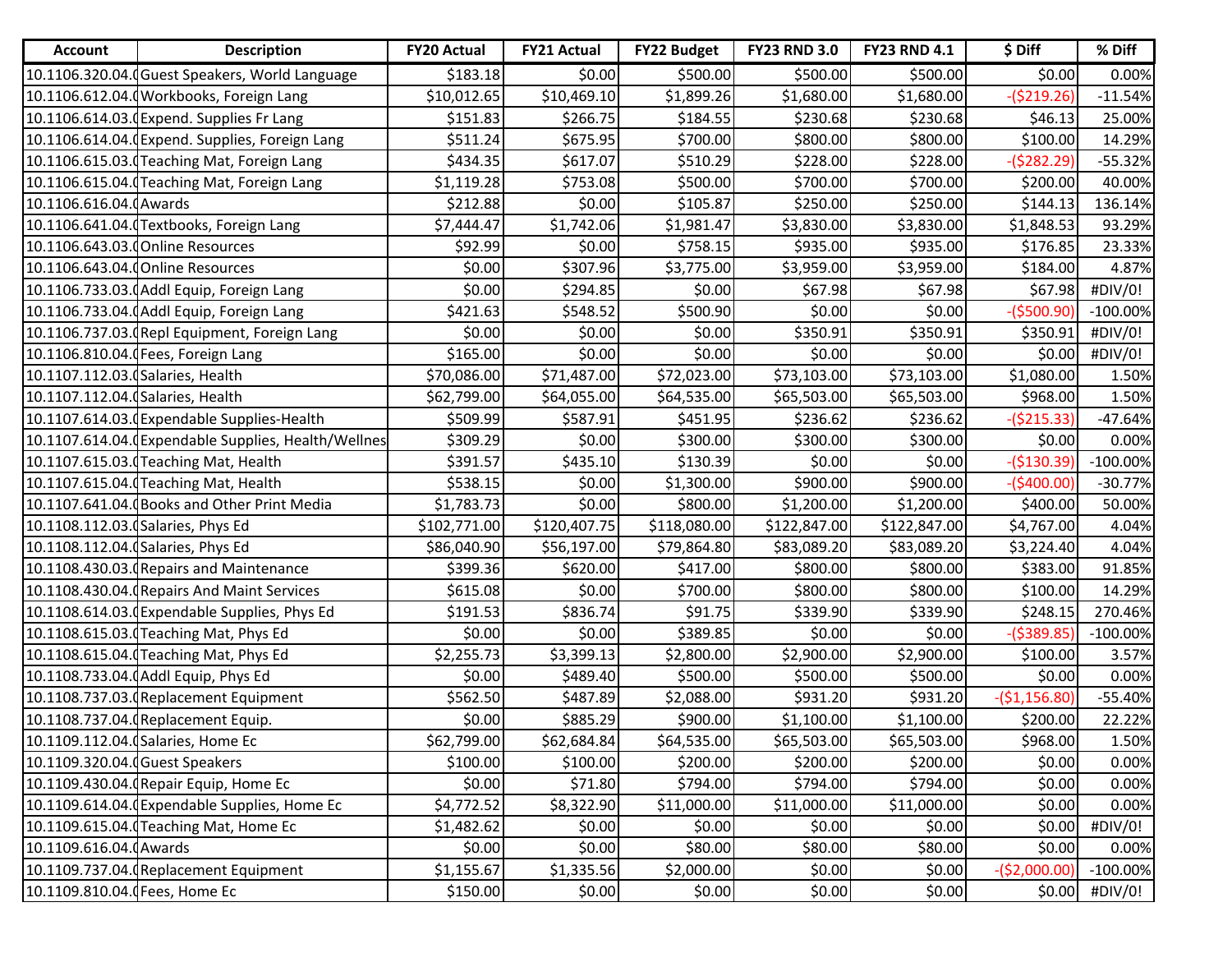| <b>Account</b>                   | <b>Description</b>                                | <b>FY20 Actual</b> | <b>FY21 Actual</b> | FY22 Budget  | <b>FY23 RND 3.0</b> | <b>FY23 RND 4.1</b> | \$ Diff         | % Diff          |
|----------------------------------|---------------------------------------------------|--------------------|--------------------|--------------|---------------------|---------------------|-----------------|-----------------|
|                                  | 10.1110.112.03. (Salaries, Tech Ed                | \$56,594.00        | \$60,272.00        | \$62,242.00  | \$64,755.00         | \$64,755.00         | \$2,513.00      | 4.04%           |
|                                  | 10.1110.430.03. (Repairs and Maintenance, Tech Ed | \$646.00           | \$245.47           | \$1,266.00   | \$600.00            | \$600.00]           | $-($666.00)$    | $-52.61%$       |
|                                  | 10.1110.490.00. (Lazer Machine Maint. Contract    | \$0.00             | \$0.00             | \$1,845.00   | \$1,450.00          | \$1,450.00          | $-($395.00)$    | $-21.41%$       |
|                                  | 10.1110.614.03. (Expendable Supplies, Tech Ed     | \$0.00             | \$3,871.21         | \$3,238.10   | \$7,074.50          | \$7,074.50          | \$3,836.40      | 118.48%         |
|                                  | 10.1110.615.03. Teaching Mat, Tech Ed             | \$2,744.28         | \$2,336.95         | \$2,520.85   | \$2,790.50          | \$2,790.50          | \$269.65        | 10.70%          |
|                                  | 10.1110.733.03.0 Additional Equip, Tech Ed        | \$5,120.00         | \$3,606.70         | \$3,674.00   | \$3,930.00          | \$3,930.00          | \$256.00        | 6.97%           |
|                                  | 10.1110.737.03. (Repl Equipment, Tech Ed          | \$0.00             | \$905.81           | \$1,055.00   | \$1,065.32          | \$1,065.32          | \$10.32         | 0.98%           |
|                                  | 10.1111.112.00. (Salaries, HS-MS Math             | \$55,367.00        | \$59,833.00        | \$61,788.00  | \$64,283.00         | \$64,283.00         | \$2,495.00      | 4.04%           |
| 10.1111.112.03. (Salaries, Math  |                                                   | \$284,429.00       | \$297,260.00       | \$304,566.00 | \$312,742.00        | \$312,742.00        | \$8,176.00      | 2.68%           |
| 10.1111.112.04. (Salaries, Math  |                                                   | \$667,932.08       | \$690,369.68       | \$723,250.55 | \$736,292.00        | \$736,292.00        | \$13,041.45     | 1.80%           |
|                                  | 10.1111.614.03. (Expendable Supplies, Math        | \$405.40           | \$661.26           | \$2,000.30   | \$1,750.00          | \$1,750.00          | $-($250.30)$    | $-12.51%$       |
|                                  | 10.1111.614.04. Expendable Supplies, Math         | \$2,450.36         | \$1,711.45         | \$1,257.08   | \$1,160.00          | \$1,160.00          | $-($97.08)$     | $-7.72%$        |
|                                  | 10.1111.615.03.0 Teaching Mat, Math               | \$3,634.51         | \$2,066.86         | \$500.00     | \$0.00              | \$0.00              | $-($500.00)$    | $-100.00\%$     |
|                                  | 10.1111.615.04. (Teaching Mat, Math               | \$2,922.00         | \$1,232.56         | \$2,238.81   | \$120.00            | \$120.00            | $-(52, 118.81)$ | $-94.64%$       |
|                                  | 10.1111.641.03.(Textbooks, Math                   | \$5,211.36         | \$3,197.32         | \$0.00       | \$0.00              | \$0.00              | \$0.00          | #DIV/0!         |
|                                  | 10.1111.641.04. (Textbooks, Math                  | \$16,135.95        | \$13,928.24        | \$13,442.31  | \$3,234.12          | \$3,234.12          | $-($10,208.19)$ | $-75.94%$       |
|                                  | 10.1111.643.03.0 Online Resources-Math            | \$835.00           | \$495.37           | \$1,750.00   | \$1,463.65          | \$1,463.65          | $-($286.35)$    | $-16.36%$       |
|                                  | 10.1111.643.04. (Online Resources-Math            | \$399.50           | \$1,170.35         | \$2,271.00   | \$400.00            | \$400.00            | $-($1,871.00)$  | $-82.39%$       |
|                                  | 10.1111.733.04. (Additional Equipment, Math       | \$349.60           | \$0.00             | \$328.92     | \$350.00            | \$350.00            | \$21.08         | 6.41%           |
| 10.1111.810.03. (Fees, Math      |                                                   | \$677.00           | \$517.00           | \$435.00     | \$218.50            | \$218.50            | $-($216.50)$    | $-49.77%$       |
| 10.1111.810.04. (Fees, Math      |                                                   | \$110.00           | \$103.00           | \$124.00     | \$200.00            | \$200.00            | \$76.00         | 61.29%          |
| 10.1112.112.03. (Salaries, Music |                                                   | \$131,174.00       | \$136,344.00       | \$138,885.00 | \$142,547.00        | \$142,547.00        | \$3,662.00      | 2.64%           |
| 10.1112.112.04. (Salaries, Music |                                                   | \$89,219.94        | \$82,061.78        | \$90,639.64  | \$94,299.28         | \$94,299.28         | \$3,659.64      | 4.04%           |
|                                  | 10.1112.113.04. (Salaries - Theater               | \$19,205.01        | \$20,293.42        | \$21,183.36  | \$22,038.73         | \$22,038.73         | \$855.37        | 4.04%           |
|                                  | 10.1112.430.00.0FY Equip Repairs                  | \$0.00             | \$0.00             | \$7,600.00   | \$7,600.00          | \$7,600.00          | \$0.00          | 0.00%           |
|                                  | 10.1112.430.03. (Repairs and Maintenance          | \$307.50           | \$450.00           | \$740.00     | \$740.00            | \$740.00            | \$0.00          | 0.00%           |
|                                  | 10.1112.430.04. (Repair Equip, Music              | \$749.92           | \$1,188.98         | \$1,200.00   | \$1,200.00          | \$1,200.00          | \$0.00          | 0.00%           |
|                                  | 10.1112.540.03.0Transportation-Music              | \$0.00             | \$0.00             | \$600.00     | \$750.00            | \$750.00            | \$150.00        | 25.00%          |
|                                  | 10.1112.540.04.0Transportation Music              | \$1,606.35         | \$0.00             | \$2,700.00   | \$3,200.00          | \$3,200.00          | \$500.00        | 18.52%          |
|                                  | 10.1112.580.04. Travel, Choral Director           | \$0.00             | \$0.00             | \$0.00       | \$300.00            | \$300.00            | \$300.00        | #DIV/0!         |
|                                  | 10.1112.612.04.0 Workbooks, Music                 | \$194.20           | \$216.87           | \$300.00     | \$400.00            | \$400.00            | \$100.00        | 33.33%          |
|                                  | 10.1112.614.03. Expendable Supplies, Music        | \$440.96           | \$423.85           | \$0.00       | \$0.00              | \$0.00              |                 | $$0.00$ #DIV/0! |
|                                  | 10.1112.614.04.0Expendable Supplies, Music        | \$325.40           | \$0.00             | \$1,550.00   | \$1,500.00          | \$1,500.00          | $-($50.00)$     | $-3.23%$        |
|                                  | 10.1112.615.03. Teaching Mat, Music               | \$636.68           | \$238.40           | \$1,120.00   | \$1,120.00          | \$1,120.00          | \$0.00          | 0.00%           |
|                                  | 10.1112.615.04. (Teaching Mat, Music              | \$1,572.56         | \$594.00           | \$1,575.62   | \$2,100.00          | \$2,100.00          | \$524.38        | 33.28%          |
|                                  | 10.1112.616.04. (Teaching Mats. Choral            | \$1,298.51         | \$5,374.21         | \$2,424.38   | \$2,000.00          | \$2,000.00          | $-($424.38)$    | $-17.50%$       |
|                                  | 10.1112.617.04. Teaching Mat, Dance               | \$0.00             | \$339.88           | \$350.00     | \$350.00            | \$350.00            | \$0.00          | 0.00%           |
|                                  | 10.1112.643.03. (Online Resources                 | \$0.00             | \$0.00             | \$598.00     | \$478.00            | \$478.00            | $-($120.00)$    | $-20.07%$       |
|                                  | 10.1112.737.00.0FY Equip Replacement              | \$0.00             | \$18,657.68        | \$0.00       | \$0.00              | \$0.00              | \$0.00          | #DIV/0!         |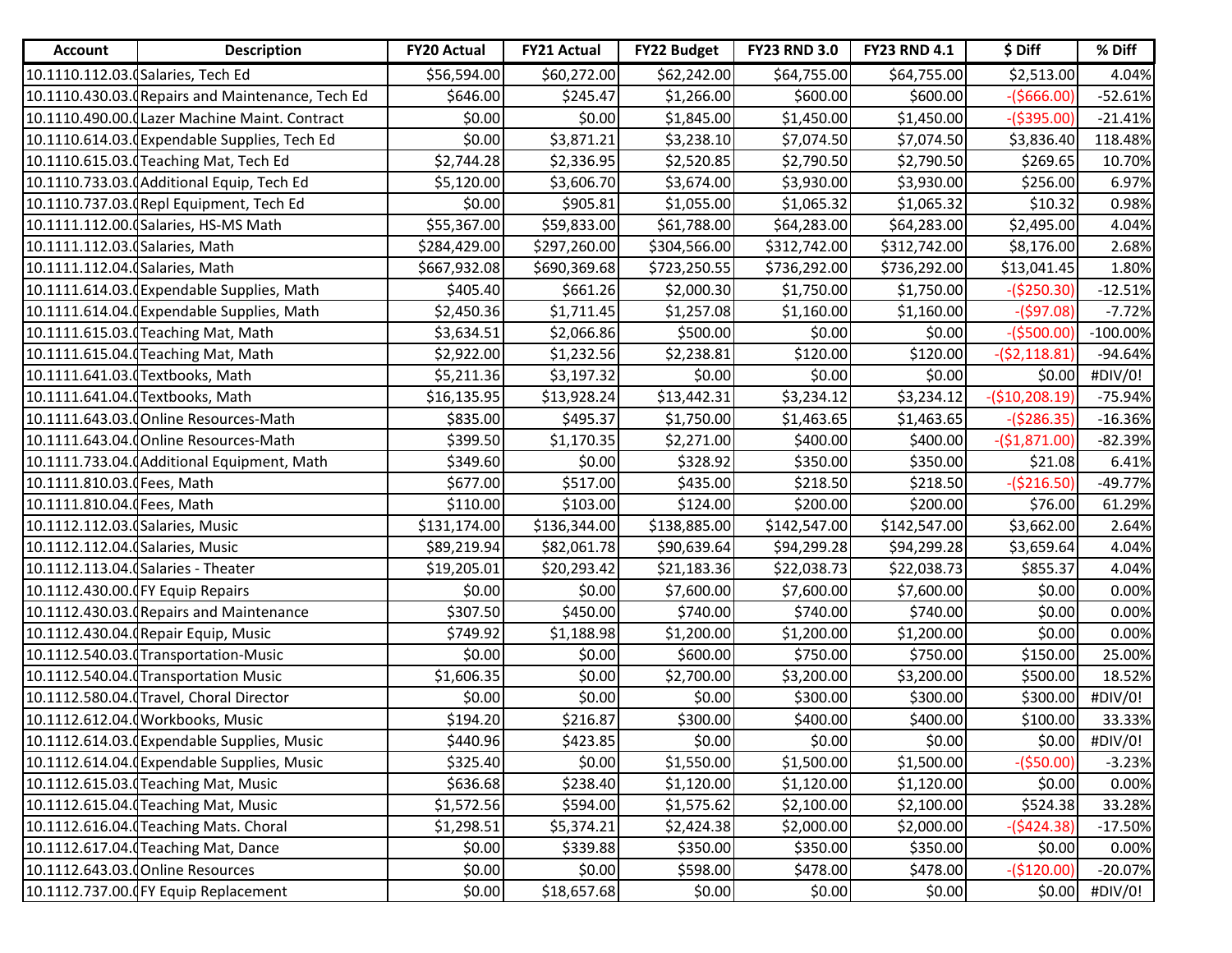| <b>Account</b>                   | <b>Description</b>                                   | <b>FY20 Actual</b> | <b>FY21 Actual</b> | <b>FY22 Budget</b> | <b>FY23 RND 3.0</b> | <b>FY23 RND 4.1</b> | \$ Diff         | % Diff      |
|----------------------------------|------------------------------------------------------|--------------------|--------------------|--------------------|---------------------|---------------------|-----------------|-------------|
|                                  | 10.1112.737.03. Replacement Equipment                | \$0.00             | \$251.42           | \$0.00             | \$0.00              | \$0.00              | \$0.00          | #DIV/0!     |
|                                  | 10.1112.737.04. (Replace Equip, Music                | \$1,678.00         | \$1,259.80         | \$4,300.00         | \$4,000.00          | \$4,000.00          | $-($300.00)$    | $-6.98%$    |
| 10.1112.810.03. [Fees, Music     |                                                      | \$770.00           | \$545.00           | \$780.00           | \$780.00            | \$780.00            | \$0.00          | 0.00%       |
| 10.1112.810.04. [Fees, Music     |                                                      | \$780.00           | \$527.98           | \$1,280.00         | \$1,280.00          | \$1,280.00          | \$0.00          | 0.00%       |
|                                  | 10.1113.112.03. (Salaries, Science                   | \$231,933.81       | \$235,637.76       | \$249,437.00       | \$257,331.00        | \$257,331.00        | \$7,894.00      | 3.16%       |
|                                  | 10.1113.112.04. (Salaries, Science                   | \$562,278.13       | \$590,657.20       | \$610,288.00       | \$618,578.00        | \$618,578.00        | \$8,290.00      | 1.36%       |
|                                  | 10.1113.430.03. Repairs & Maintenance, Science, Gra  | \$1,508.00         | \$1,389.00         | \$1,500.00         | \$1,500.00          | \$1,500.00          | \$0.00          | 0.00%       |
| 10.1113.430.04. (Repair, Science |                                                      | \$1,100.00         | \$1,057.00         | \$1,500.00         | \$1,500.00          | \$1,500.00          | \$0.00          | 0.00%       |
| 10.1113.612.04.0Workbooks        |                                                      | \$1,835.40         | \$1,661.15         | \$1,600.00         | \$2,100.00          | \$2,100.00          | \$500.00        | 31.25%      |
|                                  | 10.1113.613.03. Expendable Supplies, Science, Grade  | \$95.99            | \$658.58           | \$600.00           | \$600.00            | \$600.00            | \$0.00          | 0.00%       |
|                                  | 10.1113.614.03. Expendable Supplies, Science, Grade  | \$1,892.48         | \$1,920.85         | \$2,771.58         | \$2,771.58          | \$2,771.58          | \$0.00          | 0.00%       |
|                                  | 10.1113.614.04. (Expendable Supplies, Science        | \$4,177.39         | \$2,504.36         | \$3,768.30         | \$4,100.00          | \$4,100.00          | \$331.70        | 8.80%       |
|                                  | 10.1113.615.03. (Teaching Mat, Science, Grade 7      | \$6,283.86         | \$7,921.72         | \$8,924.34         | \$10,247.10         | \$10,247.10         | \$1,322.76      | 14.82%      |
|                                  | 10.1113.615.04. Teaching Mat, Science                | \$5,725.51         | \$4,875.56         | \$5,744.08         | \$5,800.00          | \$5,800.00          | \$55.92         | 0.97%       |
|                                  | 10.1113.616.03. Teaching Materials, Science, Grade 8 | \$4,301.79         | \$5,233.08         | \$5,201.90         | \$5,104.84          | \$5,104.84          | $-($97.06)$     | $-1.87%$    |
|                                  | 10.1113.641.03. (Textbooks, Science                  | \$0.00             | \$0.00             | \$20,880.00        | \$0.00              | \$0.00              | $-($20,880.00)$ | $-100.00\%$ |
|                                  | 10.1113.641.04. Textbooks, Science                   | \$2,790.63         | \$12,415.52        | \$8,250.00         | \$3,750.00          | \$3,750.00          | $-($4,500.00)$  | $-54.55%$   |
|                                  | 10.1113.733.00.0HBHS Lab Tables                      | \$0.00             | \$0.00             | \$11,719.60        | \$0.00              | \$0.00              | $-($11,719.60)$ | $-100.00\%$ |
|                                  | 10.1113.733.03.0 Additional Equipment Sci            | \$1,006.90         | \$0.00             | \$0.00             | \$0.00              | \$0.00              | \$0.00          | #DIV/0!     |
|                                  | 10.1113.733.04.0 Addl Equip, Science                 | \$1,048.35         | \$1,074.90         | \$612.11           | \$1,108.11          | \$1,108.11          | \$496.00        | 81.03%      |
|                                  | 10.1113.737.04. (Replacement Equipment               | \$1,666.74         | \$2,283.53         | \$578.91           | \$2,300.00          | \$2,300.00          | \$1,721.09      | 297.30%     |
|                                  | 10.1113.810.03. (Fees, Science, Grade 7              | \$120.00           | \$120.00           | \$0.00             | \$0.00              | \$0.00              | \$0.00          | #DIV/0!     |
|                                  | 10.1114.112.04. (Salaries, Computer Ed.              | \$67,174.00        | \$69,981.01        | \$73,447.00        | \$76,413.00         | \$76,413.00         | \$2,966.00      | 4.04%       |
|                                  | 10.1114.614.04. (Expendables, Computer Ed.           | \$606.31           | \$1,365.57         | \$525.00           | \$825.00            | \$825.00            | \$300.00        | 57.14%      |
|                                  | 10.1114.615.04. Teaching Mat, Computer Ed.           | \$0.00             | \$1,243.45         | \$1,372.30         | \$1,350.00          | \$1,350.00          | $-($22.30)$     | $-1.63%$    |
|                                  | 10.1114.641.04. Textbooks, Computer Ed.              | \$711.73           | \$29.28            | \$787.70           | \$324.00            | \$324.00            | $-($463.70)$    | $-58.87%$   |
|                                  | 10.1114.733.00. FY Furniture/Fixtures                | \$0.00             | \$2,713.93         | \$0.00             | \$0.00              | \$0.00              | \$0.00          | #DIV/0!     |
|                                  | 10.1114.733.04.0Furniture/Fixtures-Comptuter Ed      | \$2,480.00         | \$1,739.21         | \$0.00             | \$0.00              | \$0.00              | \$0.00          | #DIV/0!     |
|                                  | 10.1115.112.03. (Salaries, Soc Studies               | \$283,084.00       | \$295,130.34       | \$303,627.00       | \$311,652.00        | \$311,652.00        | \$8,025.00      | 2.64%       |
|                                  | 10.1115.112.04. (Salaries, Soc Studies               | \$607,648.00       | \$625,053.01       | \$685,959.00       | \$705,334.00        | \$705,334.00        | \$19,375.00     | 2.82%       |
| 10.1115.320.03.0 Guest Speakers  |                                                      | \$0.00             | \$0.00             | \$800.00           | \$800.00            | \$800.00            | \$0.00          | 0.00%       |
|                                  | 10.1115.612.04. (Workbooks, Soc Studies              | \$59.06            | \$320.60           | \$152.00           | \$100.00            | \$100.00            | $-($52.00)$     | $-34.21%$   |
|                                  | 10.1115.614.03. (Expendable Supplies                 | \$910.42           | \$381.78           | \$248.29           | \$610.65            | \$610.65            | \$362.36        | 145.94%     |
|                                  | 10.1115.614.04. Expend Supply Social Studies         | \$228.33           | \$0.00             | \$513.00           | \$300.00            | \$300.00            | $-($213.00)$    | $-41.52%$   |
|                                  | 10.1115.615.03. Teaching Mat, Soc Studies            | \$1,176.89         | \$1,151.32         | \$0.00             | \$0.00              | \$0.00              | \$0.00          | #DIV/0!     |
|                                  | 10.1115.615.04. Teaching Mat, Social Studies         | \$4,387.00         | \$1,214.78         | \$185.00           | \$1,400.00          | \$1,400.00          | \$1,215.00      | 656.76%     |
|                                  | 10.1115.641.04. (Textbooks, Social Studies           | \$4,007.30         | \$2,746.14         | \$5,925.00         | \$1,451.60          | \$1,451.60          | $-($4,473.40)$  | $-75.50%$   |
|                                  | 10.1115.643.03. Online Resources                     | \$0.00             | \$76.60            | \$363.28           | \$413.46            | \$413.46            | \$50.18         | 13.81%      |
|                                  | 10.1115.643.04. (Online Resources                    | \$1,000.00         | \$1,312.00         | \$1,425.00         | \$790.00            | \$790.00            | $-($635.00)$    | $-44.56%$   |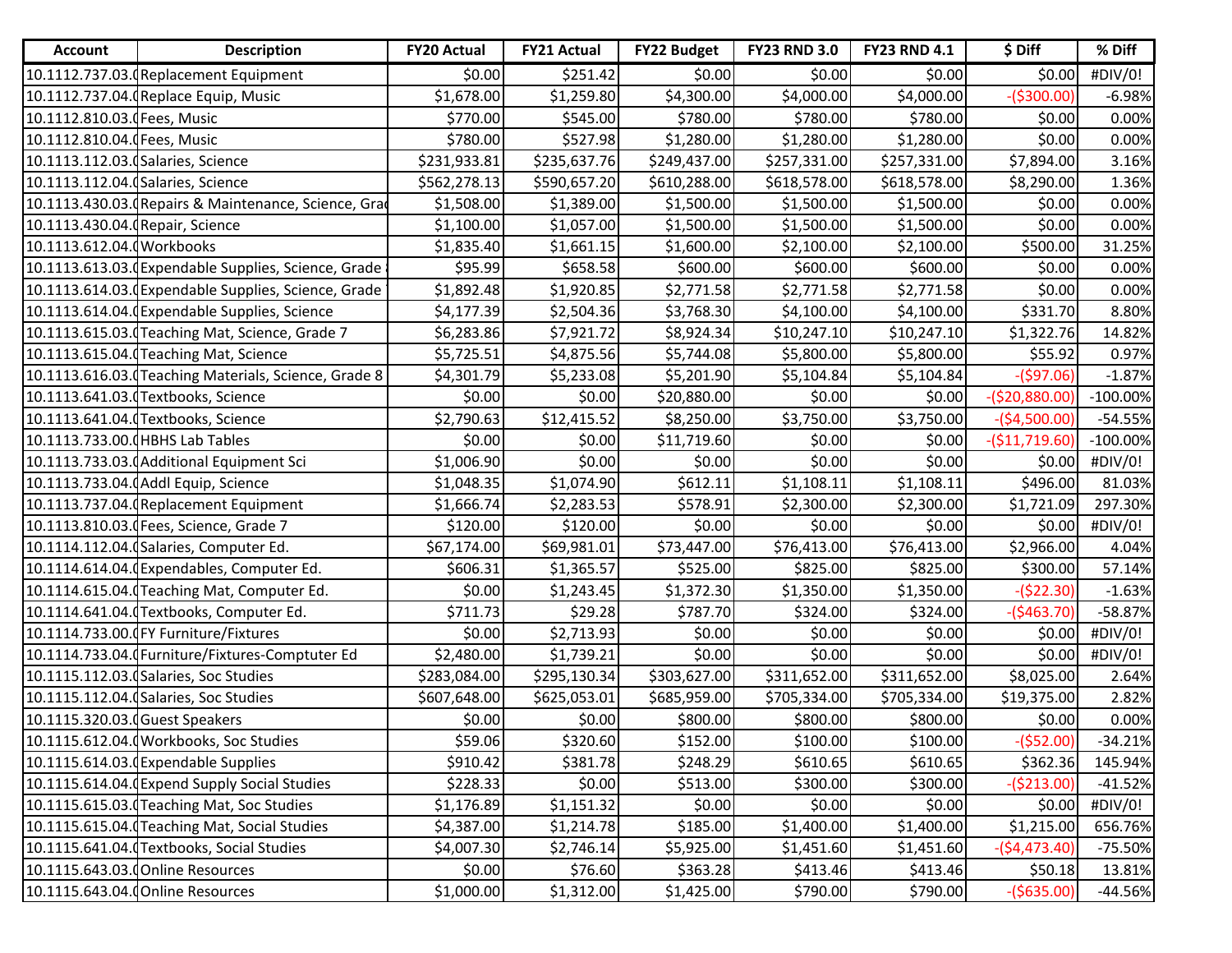| <b>Account</b>           | <b>Description</b>                                    | <b>FY20 Actual</b> | <b>FY21 Actual</b> | <b>FY22 Budget</b> | <b>FY23 RND 3.0</b> | <b>FY23 RND 4.1</b> | \$ Diff         | % Diff    |
|--------------------------|-------------------------------------------------------|--------------------|--------------------|--------------------|---------------------|---------------------|-----------------|-----------|
|                          | 10.1115.810.03. Fees, Social Studies                  | \$90.00            | \$0.00             | \$720.00           | \$720.00            | \$720.00            | \$0.00          | 0.00%     |
|                          | 10.1116.112.04. (Salaries, Engineering                | \$49,311.00        | \$54,936.68        | \$57,377.00        | \$59,693.00         | \$59,693.00         | \$2,316.00      | 4.04%     |
|                          | 10.1116.430.04. (Repair Equip, Engineering            | \$0.00             | \$68.75            | \$100.00           | \$100.00            | \$100.00            | \$0.00          | 0.00%     |
|                          | 10.1116.614.04. Expendable Supplies, Engineering      | \$1,429.78         | \$672.21           | \$1,135.00         | \$1,150.00          | \$1,150.00          | \$15.00         | 1.32%     |
|                          | 10.1116.643.04. (Online Resources, Engineering        | \$2,548.00         | \$0.00             | \$0.00             | \$0.00              | \$0.00              | \$0.00          | #DIV/0!   |
|                          | 10.1116.733.04. (Addl Equipment, Engineering          | \$1,279.11         | \$2,079.23         | \$3,015.00         | \$3,000.00          | \$3,000.00          | $-($15.00)$     | $-0.50%$  |
|                          | 10.1116.810.00. First Robotics Team Registration      | \$5,000.00         | \$0.00             | \$5,000.00         | \$5,000.00          | \$5,000.00          | \$0.00          | 0.00%     |
|                          | 10.1116.811.04. (PLTW Participation Fee               | \$3,000.00         | \$3,200.00         | \$3,000.00         | \$3,300.00          | \$3,300.00          | \$300.00        | 10.00%    |
|                          | 10.1123.112.03.0 Salaries, Reading                    | \$152,128.00       | \$156,779.00       | \$160,807.00       | \$164,851.00        | \$164,851.00        | \$4,044.00      | 2.51%     |
|                          | 10.1123.641.03. Textbooks, Reading                    | \$427.18           | \$114.32           | \$470.23           | \$476.61            | \$476.61            | \$6.38          | 1.36%     |
|                          | 10.1123.733.03. (Additional Equipment Reading         | \$920.00           | \$0.00             | \$0.00             | \$0.00              | \$0.00              | \$0.00          | #DIV/0!   |
|                          | 10.1123.810.03. (Fees-Spelling Bee                    | \$172.50           | \$182.50           | \$185.00           | \$185.00            | \$185.00            | \$0.00          | 0.00%     |
|                          | 10.1169.112.03. (Salaries, Computer                   | \$55,075.07        | \$56,197.00        | \$53,890.00        | \$56,066.00         | \$56,066.00         | \$2,176.00      | 4.04%     |
|                          | 10.1169.615.03. Teaching Mat, Computer                | \$0.00             | \$4,490.73         | \$1,470.24         | \$772.00            | \$772.00            | $-($698.24)$    | $-47.49%$ |
|                          | 10.1169.643.03.0 Online Resources                     | \$75.00            | \$0.00             | \$0.00             | \$0.00              | \$0.00              | \$0.00          | #DIV/0!   |
|                          | 10.1180.110.00. (New Personnel-Covid-19               | \$0.00             | \$77,704.36        | \$0.00             | \$0.00              | \$0.00              | \$0.00          | #DIV/0!   |
|                          |                                                       | \$5,712,623.28     | \$5,972,526.37     | \$6,305,317.85     | \$6,425,412.82      | \$6,425,412.82      | \$120,094.97    | 1.90%     |
|                          |                                                       |                    |                    |                    |                     |                     |                 |           |
|                          | 10.1200.110.03. (New Positions, SPED                  | \$1,062.01         | \$0.00             | \$0.00             | \$25,290.00         | \$25,290.00         | \$25,290.00     | #DIV/0!   |
|                          | 10.1200.110.04. (New Positions, SPED                  | \$0.00             | \$0.00             | \$0.00             | \$44,490.00         | \$44,490.00         | \$44,490.00     | #DIV/0!   |
|                          | 10.1200.111.03.0 Wages: Personal Care                 | \$47.94            | \$6,777.48         | \$17,700.00        | \$8,500.00          | \$8,500.00          | $-($9,200.00)$  | $-51.98%$ |
|                          | 10.1200.111.04. (Wages: Personal Care                 | \$6,322.36         | \$30,001.12        | \$83,000.00        | \$70,500.00         | \$70,500.00         | $-($12,500.00)$ | $-15.06%$ |
|                          | 10.1200.112.00. (Salaries, Special Ed Math            | \$83,465.00        | \$85,134.00        | \$85,773.00        | \$87,059.00         | \$87,059.00         | \$1,286.00      | 1.50%     |
|                          | 10.1200.112.03.0 Salaries, Res Rm/spec Needs          | \$295,443.40       | \$311,729.64       | \$291,600.00       | \$297,655.00        | \$297,655.00        | \$6,055.00      | 2.08%     |
|                          | 10.1200.112.04. (Salaries, Res Rm/Spec Needs          | \$488,579.58       | \$524,471.33       | \$573,775.00       | \$545,247.00        | \$545,247.00        | $-($28,528.00)$ | $-4.97%$  |
|                          | 10.1200.113.03. (Meetings/Extra-Curricular, IEP       | \$0.00             | \$0.00             | \$750.00           | \$750.00            | \$750.00            | \$0.00          | 0.00%     |
|                          | 10.1200.113.04.0 Meetings/Extra-Curricular, IEP       | \$322.30           | \$0.00             | \$1,500.00         | \$1,500.00          | \$1,500.00          | \$0.00          | 0.00%     |
|                          | 10.1200.114.03. (Salaries, Special Ed Paras           | \$204,312.06       | \$173,354.49       | \$156,033.49       | \$177,074.79        | \$177,074.79        | \$21,041.30     | 13.49%    |
|                          | 10.1200.114.04. (Salaries, Special Ed Paras           | \$421,102.19       | \$418,800.89       | \$415,803.68       | \$377,453.21        | \$377,453.21        | $-($38,350.47)$ | $-9.22%$  |
| 10.1200.115.00.0Stipends |                                                       | \$0.00             | \$5,000.00         | \$5,800.00         | \$5,800.00          | \$5,800.00          | \$0.00          | 0.00%     |
|                          | 10.1200.115.03. (Secretaries, Student Services        | \$13,044.74        | \$13,971.05        | \$15,457.30        | \$15,466.28         | \$15,466.28         | \$8.98          | 0.06%     |
|                          | 10.1200.115.04. (Secretaries, Student Services        | \$25,515.02        | \$25,917.59        | \$27,800.71        | \$28,215.65         | \$28,215.65         | \$414.94        | 1.49%     |
|                          | 10.1200.117.03. (Behavior Management                  | \$0.00             | \$0.00             | \$2,000.00         | \$1,000.00          | \$1,000.00          | $-($1,000.00)$  | $-50.00%$ |
|                          | 10.1200.117.04. (Behavior Management                  | \$0.00             | \$0.00             | \$3,200.00         | \$1,700.00          | \$1,700.00          | $-($1,500.00)$  | -46.88%   |
|                          | 10.1200.121.03. (Special Ed Coordinator               | \$30,912.40        | \$79,599.24        | \$40,994.00        | \$83,626.73         | \$83,626.73         | \$42,632.73     | 104.00%   |
|                          | 10.1200.121.04. (Special Ed Coordinator               | \$97,107.00        | \$61,611.73        | \$98,777.00        | \$45,924.50         | \$45,924.50         | $-($52,852.50)$ | $-53.51%$ |
|                          | 10.1200.122.03. Wages: Extra Curricular: Professional | \$554.34           | \$7,170.32         | \$7,500.00         | \$7,000.00          | \$7,000.00          | $-($500.00)$    | $-6.67%$  |
|                          | 10.1200.122.04. Wages: Extra Curricular: Professional | \$789.74           | \$990.39           | \$18,900.00        | \$18,900.00         | \$18,900.00         | \$0.00          | 0.00%     |
|                          | 10.1200.123.03. Wages: Extra Curricular: Support      | \$97.80            | \$0.00             | \$0.00             | \$0.00              | \$0.00              | \$0.00          | #DIV/0!   |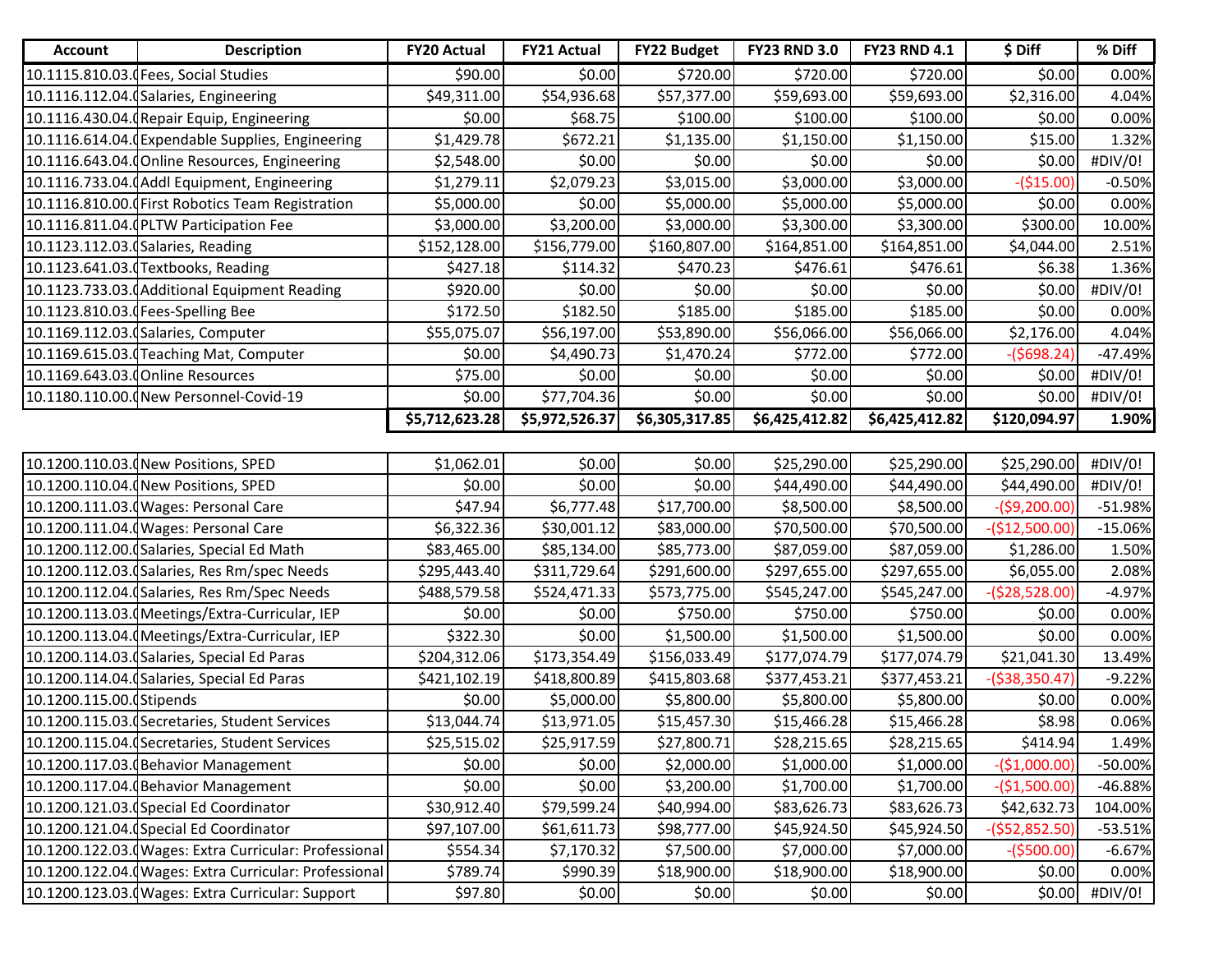| <b>Account</b>                | <b>Description</b>                                       | <b>FY20 Actual</b> | <b>FY21 Actual</b> | <b>FY22 Budget</b> | <b>FY23 RND 3.0</b> | <b>FY23 RND 4.1</b> | \$ Diff         | % Diff    |
|-------------------------------|----------------------------------------------------------|--------------------|--------------------|--------------------|---------------------|---------------------|-----------------|-----------|
|                               | 10.1200.123.04. (Wages: Extra Curricular: Support        | \$159.47           | \$776.28           | \$0.00             | \$16,000.00         | \$16,000.00         | \$16,000.00     | #DIV/0!   |
|                               | 10.1200.124.00. (Wages: Training (All) - Student Service | \$8,815.52         | \$5,877.98         | \$17,300.00        | \$19,500.00         | \$19,500.00         | \$2,200.00      | 12.72%    |
|                               | 10.1200.125.03. Wages: Meetings (All) - Student Servi    | \$1,254.45         | \$440.51           | \$2,500.00         | \$2,500.00          | \$2,500.00          | \$0.00          | 0.00%     |
|                               | 10.1200.125.04. (Wages: Meetings (All) - Student Servi   | \$366.44           | \$468.92           | \$5,500.00         | \$3,500.00          | \$3,500.00          | $-($2,000.00)$  | $-36.36%$ |
|                               | 10.1200.131.00.0 Wages, Special Work Projects            | \$5,440.66         | \$0.00             | \$0.00             | \$0.00              | \$0.00              | \$0.00          | #DIV/0!   |
|                               | 10.1200.242.00. Spec Ed Professtional Developement       | \$48.25            | \$95.00            | \$1,500.00         | \$1,500.00          | \$1,500.00          | \$0.00          | 0.00%     |
| 10.1200.320.03. Life Skills   |                                                          | \$141.42           | \$0.00             | \$0.00             | \$0.00              | \$0.00              | \$0.00          | #DIV/0!   |
| 10.1200.320.04. Life Skills   |                                                          | \$0.00             | \$0.00             | \$1,130.00         | \$1,130.00          | \$1,130.00          | \$0.00          | 0.00%     |
|                               | 10.1200.330.00.0Legal Services, Sped                     | \$9,865.50         | \$10,829.01        | \$10,000.00        | \$10,000.00         | \$10,000.00         | \$0.00          | 0.00%     |
|                               | 10.1200.330.03. (Contracted Service                      | \$44,701.10        | \$34,633.95        | \$35,520.00        | \$34,000.00         | \$34,000.00         | $-($1,520.00)$  | $-4.28%$  |
|                               | 10.1200.330.04.0 Contracted Services                     | \$112,240.87       | \$75,480.36        | \$133,787.10       | \$104,300.00        | \$104,300.00        | $-($29,487.10)$ | $-22.04%$ |
|                               | 10.1200.331.03.000D Related Services                     | \$2,154.31         | \$24,384.80        | \$52,655.80        | \$3,000.00          | \$3,000.00          | $-($49,655.80)$ | -94.30%   |
|                               | 10.1200.331.04.000D Related Services                     | \$191,789.30       | \$195,038.96       | \$459,193.57       | \$550,627.69        | \$550,627.69        | \$91,434.12     | 19.91%    |
|                               | 10.1200.350.00.0 Inservice Program                       | \$0.00             | \$0.00             | \$200.00           | \$200.00            | \$200.00            | \$0.00          | 0.00%     |
| 10.1200.560.03.0Tuition       |                                                          | \$293,647.42       | \$109,386.31       | \$177,755.91       | \$96,000.00         | \$96,000.00         | $($ \$81,755.91 | -45.99%   |
| 10.1200.560.04. Tuition       |                                                          | \$767,973.39       | \$653,749.42       | \$602,356.35       | \$853,700.00        | \$853,700.00        | \$251,343.65    | 41.73%    |
| 10.1200.580.00.0Travel        |                                                          | \$381.60           | \$0.00             | \$2,350.00         | \$2,350.00          | \$2,350.00          | \$0.00          | 0.00%     |
| 10.1200.580.03.0Travel        |                                                          | \$94.57            | \$0.00             | \$300.00           | \$350.00            | \$350.00            | \$50.00         | 16.67%    |
| 10.1200.580.04.0Travel        |                                                          | \$0.00             | \$0.00             | \$1,300.00         | \$350.00            | \$350.00            | $-($950.00)$    | $-73.08%$ |
| 10.1200.600.00. (Supplies-PPE |                                                          | \$1,158.00         | \$0.00             | \$0.00             | \$0.00              | \$0.00              | \$0.00          | #DIV/0!   |
|                               | 10.1200.610.03. (Teaching Materials-Reading Specialist   | \$0.00             | \$0.00             | \$0.00             | \$145.60            | \$145.60            | \$145.60        | #DIV/0!   |
|                               | 10.1200.610.04. Teaching Materials-Reading Specialist    | \$1,534.23         | \$1,447.77         | \$1,200.00         | \$1,000.00          | \$1,000.00          | $-($200.00)$    | $-16.67%$ |
|                               | 10.1200.612.03. (Workbooks, Special Needs                | \$782.02           | \$1,384.05         | \$800.00           | \$900.00            | \$900.00            | \$100.00        | 12.50%    |
|                               | 10.1200.612.04.0 Workbooks, Special Needs                | \$898.50           | \$155.00           | \$750.00           | \$750.00            | \$750.00            | \$0.00          | 0.00%     |
|                               | 10.1200.613.03.0 Life Skills Prg Supplies                | \$0.00             | \$680.21           | \$700.00           | \$1,000.00          | \$1,000.00          | \$300.00        | 42.86%    |
|                               | 10.1200.613.04. Life Skills Prg Supplies                 | \$5,390.07         | \$5,539.29         | \$9,075.00         | \$12,375.00         | \$12,375.00         | \$3,300.00      | 36.36%    |
|                               | 10.1200.614.03.0Expendable Supplies, S/n                 | \$528.96           | \$855.90           | \$875.00           | \$425.00            | \$425.00            | $-($450.00)$    | $-51.43%$ |
|                               | 10.1200.614.04.0Expendable Supplies, S/n                 | \$737.62           | \$220.00           | \$1,050.00         | \$1,050.00          | \$1,050.00          | \$0.00          | 0.00%     |
|                               | 10.1200.615.03.0 Teaching Materials, Special Needs       | \$905.94           | \$5,145.64         | \$905.00           | \$1,180.00          | \$1,180.00          | \$275.00        | 30.39%    |
|                               | 10.1200.616.04.0Expendables, Res. Rm                     | \$344.85           | \$0.00             | \$300.00           | \$300.00            | \$300.00            | \$0.00          | 0.00%     |
|                               | 10.1200.617.04. (Teaching Mats Res. Rm.                  | \$32.99            | \$0.00             | \$2,600.00         | \$2,600.00          | \$2,600.00          | \$0.00          | 0.00%     |
|                               | 10.1200.618.04. FIEMUS- teaching materials               | \$71.50            | \$51.30            | \$1,000.00         | \$1,000.00          | \$1,000.00          | \$0.00          | 0.00%     |
|                               | 10.1200.619.04. FIEMUS supplies and field trips          | \$1,646.01         | \$851.72           | \$2,250.00         | \$2,250.00          | \$2,250.00          | \$0.00          | 0.00%     |
|                               | 10.1200.641.04. (Textbooks, Special Needs                | \$0.00             | \$0.00             | \$250.00           | \$250.00            | \$250.00            | \$0.00          | 0.00%     |
|                               | 10.1200.650.03.0Instruction Specific Software/Subscrip   | \$10,180.68        | \$15,956.55        | \$13,896.20        | \$10,707.20         | \$10,707.20         | -(\$3,189.00)   | $-22.95%$ |
|                               | 10.1200.650.04. Instruction Specific Software/Subscrip   | \$26,391.68        | \$17,098.15        | \$22,028.20        | \$18,930.20         | \$18,930.20         | $-($3,098.00)$  | $-14.06%$ |
|                               | 10.1200.732.03. (Equipment/Maintenance Plans             | \$2,177.94         | \$0.00             | \$100.00           | \$3,358.00          | \$3,358.00          | \$3,258.00      | 3258.00%  |
|                               | 10.1200.732.04. (Equipment/Maintenance Plans             | \$1,132.04         | \$6,499.95         | \$10,500.00        | \$6,000.00          | \$6,000.00          | $-($4,500.00)$  | $-42.86%$ |
|                               | 10.1200.733.03. (New Student Equipment-Assistive         | \$0.00             | \$1,141.00         | \$0.00             | \$0.00              | \$0.00              | \$0.00          | #DIV/0!   |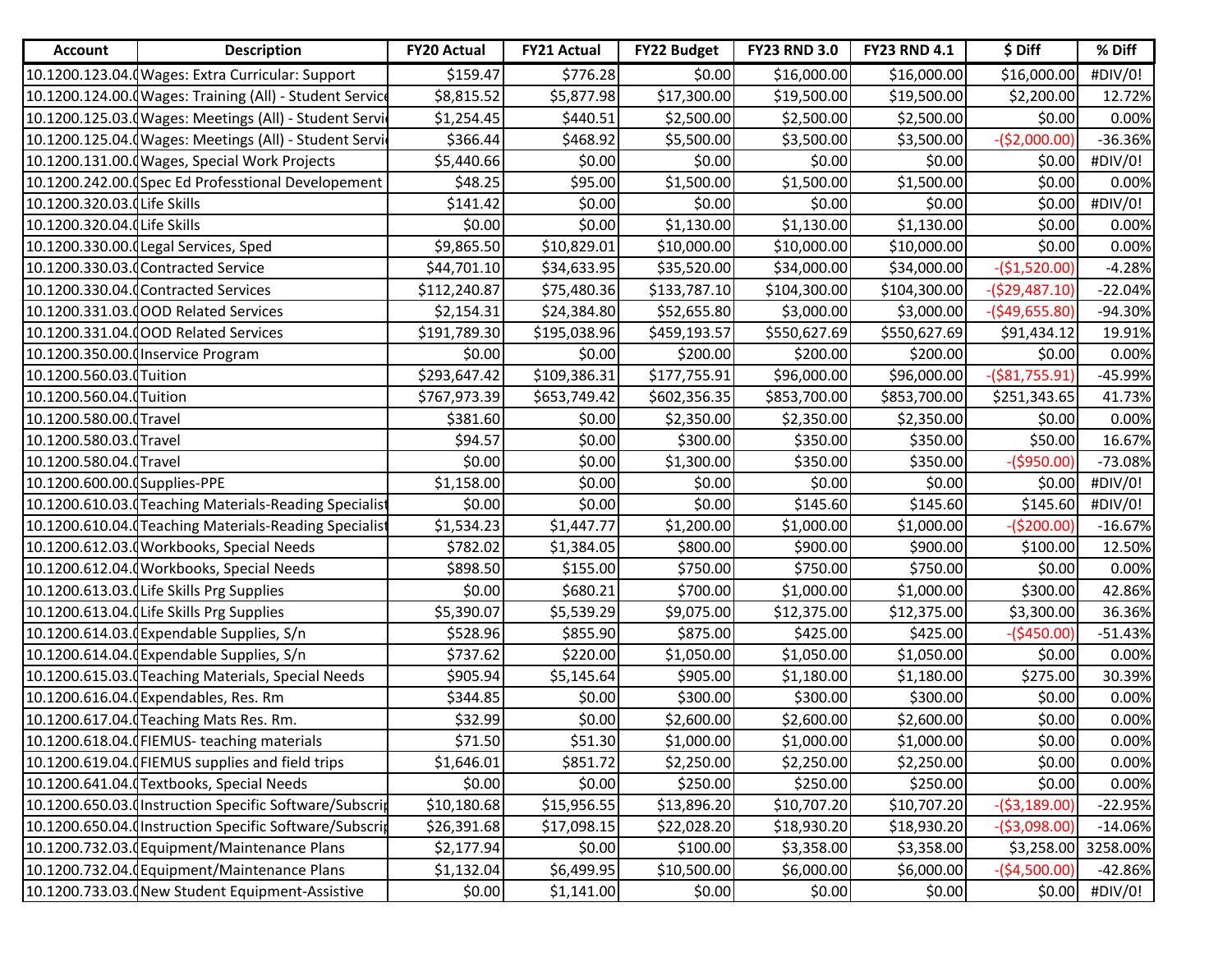| <b>Account</b>                  | <b>Description</b>                                      | <b>FY20 Actual</b> | <b>FY21 Actual</b> | <b>FY22 Budget</b> | <b>FY23 RND 3.0</b> | <b>FY23 RND 4.1</b> | \$ Diff         | % Diff      |
|---------------------------------|---------------------------------------------------------|--------------------|--------------------|--------------------|---------------------|---------------------|-----------------|-------------|
|                                 | 10.1200.733.04.0New Student Equipment-Assistive         | \$0.00             | \$329.98           | \$800.00           | \$800.00            | \$800.00            | \$0.00          | 0.00%       |
|                                 | 10.1200.737.03. (Rplcment Student Equipment-Assistiv    | \$0.00             | \$116.00           | \$500.00           | \$500.00            | \$500.00            | \$0.00          | 0.00%       |
|                                 | 10.1200.737.04. (Rplcment Student Equipment-Assistiv    | \$90.00            | \$1,261.01         | \$800.00           | \$800.00            | \$800.00            | \$0.00          | 0.00%       |
|                                 | 10.1200.739.04. (New Prog-Incentive                     | \$0.00             | \$0.00             | \$5,100.00         | \$0.00              | \$0.00              | $-($5,100.00)$  | $-100.00\%$ |
| 10.1200.810.03.0Fees            |                                                         | \$855.00           | \$780.00           | \$965.00           | \$965.00            | \$965.00            | \$0.00          | 0.00%       |
| 10.1200.810.04.0 Fees           |                                                         | \$3,879.00         | \$780.00           | \$965.00           | \$965.00            | \$965.00            | \$0.00          | 0.00%       |
| 10.1201.115.00. (ESY-Joint      |                                                         | \$59,018.32        | \$13,877.40        | \$65,000.00        | \$65,000.00         | \$65,000.00         | \$0.00          | 0.00%       |
| 10.1201.115.03. ESY - Wages     |                                                         | \$0.00             | \$19,673.08        | \$0.00             | \$20,000.00         | \$20,000.00         | \$20,000.00     | #DIV/0!     |
| 10.1201.115.04. ESY - Wages     |                                                         | \$26.92            | \$49,282.41        | \$0.00             | \$50,000.00         | \$50,000.00         | \$50,000.00     | #DIV/0!     |
|                                 | 10.1201.330.03. ESY - Contracted Services               | \$8,166.93         | \$14,062.32        | \$15,289.00        | \$13,250.00         | \$13,250.00         | $-($2,039.00)$  | $-13.34%$   |
|                                 | 10.1201.330.04. (ESY - Contracted Services              | \$12,446.02        | \$28,431.22        | \$64,200.00        | \$55,800.00         | \$55,800.00         | $-($8,400.00)$  | $-13.08%$   |
| 10.1201.614.03.0ESY - Supplies  |                                                         | \$61.99            | \$0.00             | \$0.00             | \$400.00            | \$400.00            | \$400.00        | #DIV/0!     |
| 10.1201.614.04. (ESY - Supplies |                                                         | \$766.06           | \$420.58           | \$775.00           | \$775.00            | \$775.00            | \$0.00          | 0.00%       |
| 10.1205.114.03. (NECC-Paras     |                                                         | \$49,157.11        | \$38,887.55        | \$38,630.70        | \$0.00              | \$0.00              | $-($38,630.70)$ | $-100.00\%$ |
| 10.1205.114.04. (NECC-Paras     |                                                         | \$0.00             | \$0.00             | \$25,539.19        | \$132,337.50        | \$132,337.50        | \$106,798.31    | 418.17%     |
|                                 | 10.1225.734.03.0New Student Equipment-Instructional     | \$435.49           | \$843.81           | \$860.00           | \$1,000.00          | \$1,000.00          | \$140.00        | 16.28%      |
|                                 | 10.1225.734.04.0New Student Equipment-Instructiona      | \$182.84           | \$0.00             | \$0.00             | \$500.00            | \$500.00            | \$500.00        | #DIV/0!     |
|                                 | 10.1225.738.04. (Rplcment Student Equipment-Instruc     | \$0.00             | \$652.97           | \$750.00           | \$750.00            | \$750.00            | \$0.00          | 0.00%       |
|                                 | 10.1250.110.04. (Salary-Transition Specialist           | \$40,885.00        | \$42,112.00        | \$43,375.00        | \$44,679.75         | \$44,679.75         | \$1,304.75      | 3.01%       |
|                                 | 10.1250.113.04. (Wages: Meetings/Ex-Curricular, 504,    | \$115.28           | \$369.54           | \$0.00             | \$0.00              | \$0.00              | \$0.00          | #DIV/0!     |
|                                 | 10.1250.114.04.0504 Paraeducator                        | \$25,732.88        | \$27,813.98        | \$28,946.00        | \$29,510.33         | \$29,510.33         | \$564.33        | 1.95%       |
|                                 | 10.1250.116.03. (Wages: 504-Extra Curricular: Prof/Alli | \$1,280.00         | \$6,130.52         | \$2,000.00         | \$2,000.00          | \$2,000.00          | \$0.00          | 0.00%       |
|                                 | 10.1250.116.04. (Wages- 504 Extra Curricular: Prof/Alli | \$750.75           | \$845.75           | \$2,000.00         | \$2,000.00          | \$2,000.00          | \$0.00          | 0.00%       |
|                                 | 10.1250.117.03. Wages: 504-Extra Curricular: Support    | \$17.17            | \$0.00             | \$0.00             | \$0.00              | \$0.00              | \$0.00          | #DIV/0!     |
|                                 | 10.1250.120.03.(Wages: 504-Programs                     | \$120.00           | \$0.00             | \$4,000.00         | \$4,000.00          | \$4,000.00          | \$0.00          | 0.00%       |
|                                 | 10.1250.120.04. (Wages: 504-Programs                    | \$0.00             | \$0.00             | \$7,700.00         | \$7,700.00          | \$7,700.00          | \$0.00          | 0.00%       |
|                                 | 10.1250.331.03.0 Contracted Services - 504              | \$0.00             | \$0.00             | \$2,213.00         | \$12,000.00         | \$12,000.00         | \$9,787.00      | 442.25%     |
|                                 | 10.1250.331.04. (Contracted Services - 504              | \$4,632.50         | \$9,187.00         | \$25,800.00        | \$19,100.00         | \$19,100.00         | $-($6,700.00)$  | $-25.97%$   |
|                                 | 10.1250.614.03.0Expendable Supplies - 504               | \$296.91           | \$289.93           | \$1,500.00         | \$1,500.00          | \$1,500.00          | \$0.00          | 0.00%       |
|                                 | 10.1250.614.04.0Expendable Supplies - 504               | \$686.04           | \$840.59           | \$800.00           | \$800.00            | \$800.00            | \$0.00          | 0.00%       |
|                                 | 10.1260.110.00. (Salaries, ESL / LEP                    | \$16,059.22        | \$8,369.48         | \$10,560.00        | \$13,567.00         | \$13,567.00         | \$3,007.00      | 28.48%      |
|                                 | 10.1260.615.00. Teaching Mat, Lep                       | \$0.00             | \$0.00             | \$250.00           | \$250.00            | \$250.00            | \$0.00          | 0.00%       |
|                                 |                                                         | \$3,387,326.61     | \$3,178,074.42     | \$3,767,310.20     | \$4,087,330.43      | \$4,087,330.43      | \$320,020.23    | 8.49%       |
|                                 |                                                         |                    |                    |                    |                     |                     |                 |             |
| 10.1300.561.04.0 Voc Ed Tuition |                                                         | \$22,956.54        | \$24,111.81        | \$28,000.00        | \$46,000.00         | \$53,000.00         | \$25,000.00     | 89.29%      |
|                                 |                                                         |                    |                    |                    |                     |                     |                 |             |
|                                 | 10.1400.113.00. (Salary, Athletic Coordinator           | \$67,000.00        | \$83,100.00        | \$83,842.00        | \$86,357.26         | \$86,357.26         | \$2,515.26      | 3.00%       |
|                                 | 10.1400.113.04. (Salaries, Athletic Administration      | \$100,225.41       | \$63,846.00        | \$65,761.00        | \$67,076.69         | \$67,076.69         | \$1,315.69      | 2.00%       |
|                                 | 10.1400.115.04. (Salaries Athletic Trainer              | \$53,876.00        | \$56,692.00        | \$57,157.00        | \$58,871.71         | \$58,871.71         | \$1,714.71      | 3.00%       |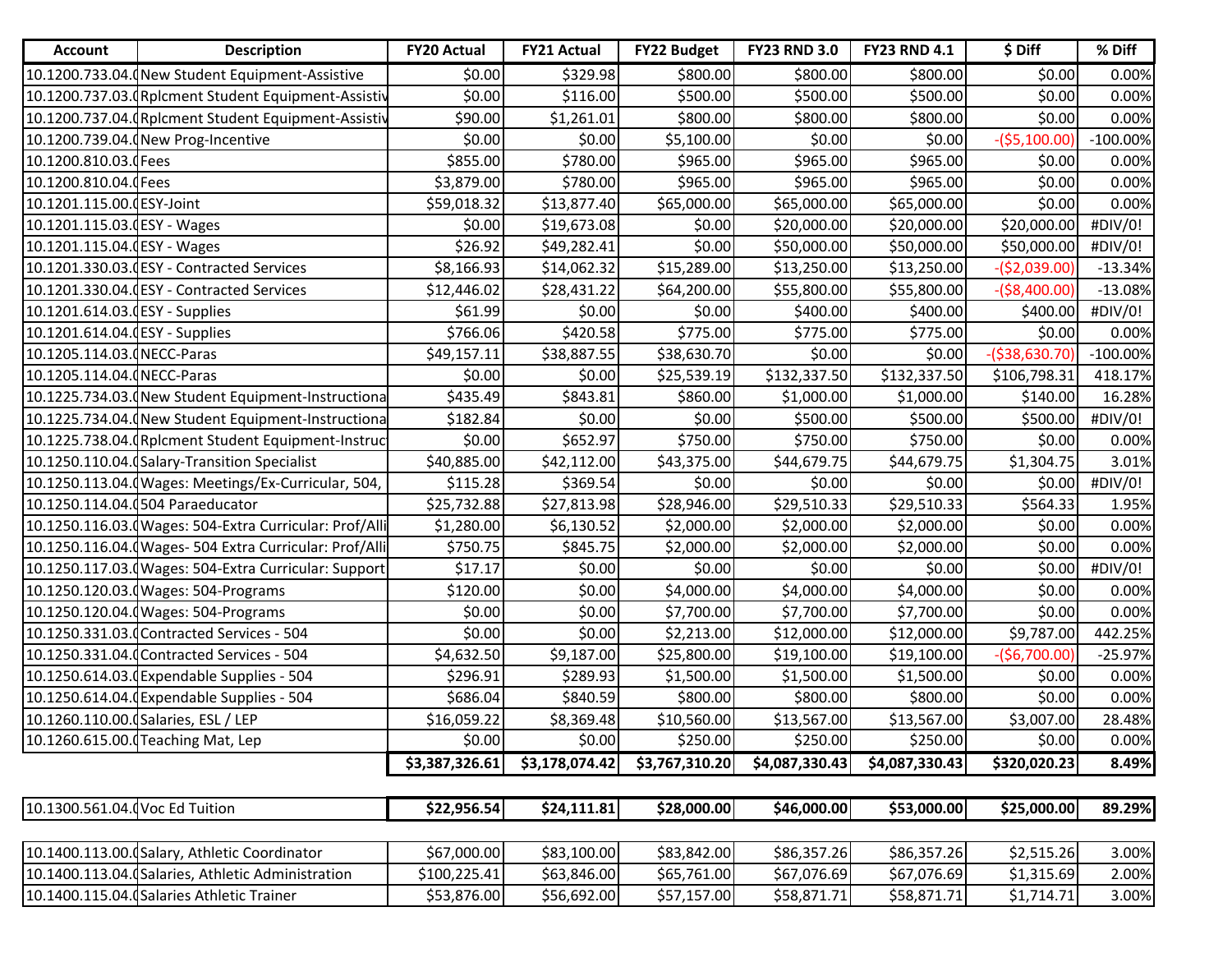| <b>Account</b>                   | <b>Description</b>                                  | <b>FY20 Actual</b> | <b>FY21 Actual</b> | <b>FY22 Budget</b> | <b>FY23 RND 3.0</b> | <b>FY23 RND 4.1</b> | \$ Diff        | % Diff      |
|----------------------------------|-----------------------------------------------------|--------------------|--------------------|--------------------|---------------------|---------------------|----------------|-------------|
|                                  | 10.1400.117.03.0 Athletic Stipends                  | \$28,050.00        | \$44,700.00        | \$52,700.00        | \$50,200.00         | \$50,200.00         | $-($2,500.00)$ | $-4.74%$    |
|                                  | 10.1400.117.04.0 Athletic Stipends                  | \$139,750.00       | \$184,000.00       | \$201,550.00       | \$202,250.00        | \$202,250.00        | \$700.00       | 0.35%       |
|                                  | 10.1400.118.03.0Salaries, Officials/Support         | \$280.00           | \$0.00             | \$280.00           | \$280.00            | \$280.00            | \$0.00         | 0.00%       |
|                                  | 10.1400.118.04. (Salaries, Officials/Support        | \$350.00           | \$760.00           | \$2,925.00         | \$1,000.00          | \$1,000.00          | $-($1,925.00)$ | $-65.81%$   |
|                                  | 10.1400.242.04. (Athletic Professional Development  | \$550.00           | \$675.00           | \$1,000.00         | \$1,000.00          | \$1,000.00          | \$0.00         | 0.00%       |
| 10.1400.320.03. <b>Officials</b> |                                                     | \$5,656.00         | \$350.00           | \$12,810.00        | \$13,160.00         | \$13,160.00         | \$350.00       | 2.73%       |
| 10.1400.320.04. (Officials       |                                                     | \$33,149.54        | \$16,529.72        | \$54,165.00        | \$55,690.00         | \$55,690.00         | \$1,525.00     | 2.82%       |
|                                  | 10.1400.330.04.0 Athletics-Choreography             | \$0.00             | \$0.00             | \$2,000.00         | \$2,000.00          | \$2,000.00          | \$0.00         | 0.00%       |
|                                  | 10.1400.424.00.0 Field Maintenance                  | \$13,140.45        | \$39,383.51        | \$0.00             | \$0.00              | \$0.00              | \$0.00         | #DIV/0!     |
|                                  | 10.1400.430.03. (Equipment Repair                   | \$0.00             | \$0.00             | \$1,000.00         | \$1,000.00          | \$1,000.00          | \$0.00         | 0.00%       |
|                                  | 10.1400.430.04. (Equipment Repair                   | \$0.00             | \$3,741.00         | \$6,200.00         | \$5,000.00          | \$5,000.00          | $-($1,200.00)$ | $-19.35%$   |
| 10.1400.441.04. Hockey Ice Time  |                                                     | \$5,375.00         | \$2,958.00         | \$6,050.00         | \$6,050.00          | \$6,050.00          | \$0.00         | 0.00%       |
| 10.1400.448.04.0 Facility Rental |                                                     | \$0.00             | \$1,687.50         | \$4,900.00         | \$5,400.00          | \$5,400.00          | \$500.00       | 10.20%      |
|                                  | 10.1400.449.04. Tennis Facility Rental              | \$0.00             | \$0.00             | \$13,560.00        | \$13,560.00         | \$13,560.00         | \$0.00         | 0.00%       |
| 10.1400.510.03. Transportation   |                                                     | \$6,651.40         | \$0.00             | \$14,682.42        | \$12,682.42         | \$12,682.42         | $-($2,000.00)$ | $-13.62%$   |
| 10.1400.510.04. Transportation   |                                                     | \$60,461.45        | \$24,771.25        | \$94,679.01        | \$85,336.01         | \$85,336.01         | $-($9,343.00)$ | $-9.87%$    |
|                                  | 10.1400.531.04.0Communications                      | \$2,023.49         | \$1,330.46         | \$2,150.00         | \$2,150.00          | \$2,150.00          | \$0.00         | 0.00%       |
| 10.1400.580.04.0Travel           |                                                     | \$2,336.48         | \$1,215.80         | \$3,100.00         | \$3,100.00          | \$3,100.00          | \$0.00         | 0.00%       |
| 10.1400.610.03.0 Athletic Balls  |                                                     | \$2,968.00         | \$0.00             | \$3,582.00         | \$3,532.00          | \$3,532.00          | $-($50.00)$    | $-1.40%$    |
| 10.1400.610.04.0 Athletic Balls  |                                                     | \$0.00             | \$400.00           | \$6,788.00         | \$6,630.00          | \$6,630.00          | $-($158.00)$   | $-2.33%$    |
|                                  | 10.1400.615.03.0Athletic Supplies                   | \$0.00             | \$0.00             | \$707.50           | \$605.00            | \$605.00            | $-($102.50)$   | $-14.49%$   |
|                                  | 10.1400.615.04.0 Athletic Supplies                  | \$0.00             | \$0.00             | \$772.50           | \$670.00            | \$670.00            | $-($102.50)$   | $-13.27%$   |
| 10.1400.616.03.0 Awards          |                                                     | \$0.00             | \$0.00             | \$2,200.00         | \$0.00              | \$0.00              | $-($2,200.00)$ | $-100.00\%$ |
| 10.1400.616.04. (Awards          |                                                     | \$0.00             | \$249.75           | \$3,040.00         | \$0.00              | \$0.00              | $-($3,040.00)$ | $-100.00\%$ |
|                                  | 10.1400.617.04. (Helmets-Replacement                | \$6,233.49         | \$6,098.88         | \$4,810.00         | \$4,210.00          | \$4,210.00          | $-($600.00)$   | $-12.47%$   |
| 10.1400.618.03.0Uniforms         |                                                     | \$1,755.00         | \$1,122.00         | \$8,350.00         | \$2,350.00          | \$2,350.00          | $-($6,000.00)$ | $-71.86%$   |
| 10.1400.618.04.0Uniforms         |                                                     | \$6,294.96         | \$11,509.00        | \$23,432.00        | \$23,742.00         | \$23,742.00         | \$310.00       | 1.32%       |
|                                  | 10.1400.730.03. (Athletic Equipment                 | \$0.00             | \$395.88           | \$0.00             | \$400.00            | \$400.00            | \$400.00]      | #DIV/0!     |
|                                  | 10.1400.730.04. (Athletic Equipment                 | \$11,570.87        | \$780.00           | \$3,310.00         | \$0.00              | \$0.00              | $-($3,310.00)$ | $-100.00\%$ |
|                                  | 10.1400.736.04. (Weight Room Equipment              | \$9,338.28         | \$12,253.62        | \$12,575.00        | \$10,723.65         | \$10,723.65         | $-($1,851.35)$ | $-14.72%$   |
|                                  | 10.1400.739.03. (Replacement Gym Equipment          | \$444.00           | \$4,791.35         | \$1,020.00         | \$520.00            | \$520.00            | $-($500.00)$   | -49.02%     |
|                                  | 10.1400.739.04. (Replacement Gym Equipment          | \$5,272.70         | \$11,899.34        | \$2,220.00         | \$400.00]           | \$400.00]           | $-($1,820.00)$ | $-81.98%$   |
| 10.1400.810.03.0Fees             |                                                     | \$500.00           | \$0.00             | \$1,960.00         | \$1,960.00          | \$1,960.00          | \$0.00         | 0.00%       |
| 10.1400.810.04.0 Fees            |                                                     | \$8,516.00         | \$1,960.75         | \$19,970.00        | \$20,620.00         | \$20,620.00         | \$650.00       | 3.25%       |
|                                  | 10.1450.110.03.0 Class Trip Advisors/DC Chaperones  | \$1,000.00         | \$0.00             | \$2,650.00         | \$2,650.00          | \$2,650.00          | \$0.00         | 0.00%       |
|                                  | 10.1450.117.03. Extra Curricular Stipends           | \$22,775.00        | \$14,600.00        | \$24,750.00        | \$24,750.00         | \$24,750.00         | \$0.00         | 0.00%       |
|                                  | 10.1450.117.04. Extra Curricular Stipends           | \$36,315.73        | \$37,050.00        | \$40,950.00        | \$37,850.00         | \$37,850.00         | $-($3,100.00)$ | $-7.57%$    |
|                                  | 10.1450.510.04. (Academic Competition-Transportatio | \$1,775.30         | \$0.00             | \$2,000.00         | \$2,000.00          | \$2,000.00          | \$0.00         | 0.00%       |
|                                  | 10.1450.800.04. (Academic Competition-Fees          | \$185.00           | \$155.56           | \$6,000.00         | \$6,000.00          | \$6,000.00          | \$0.00         | 0.00%       |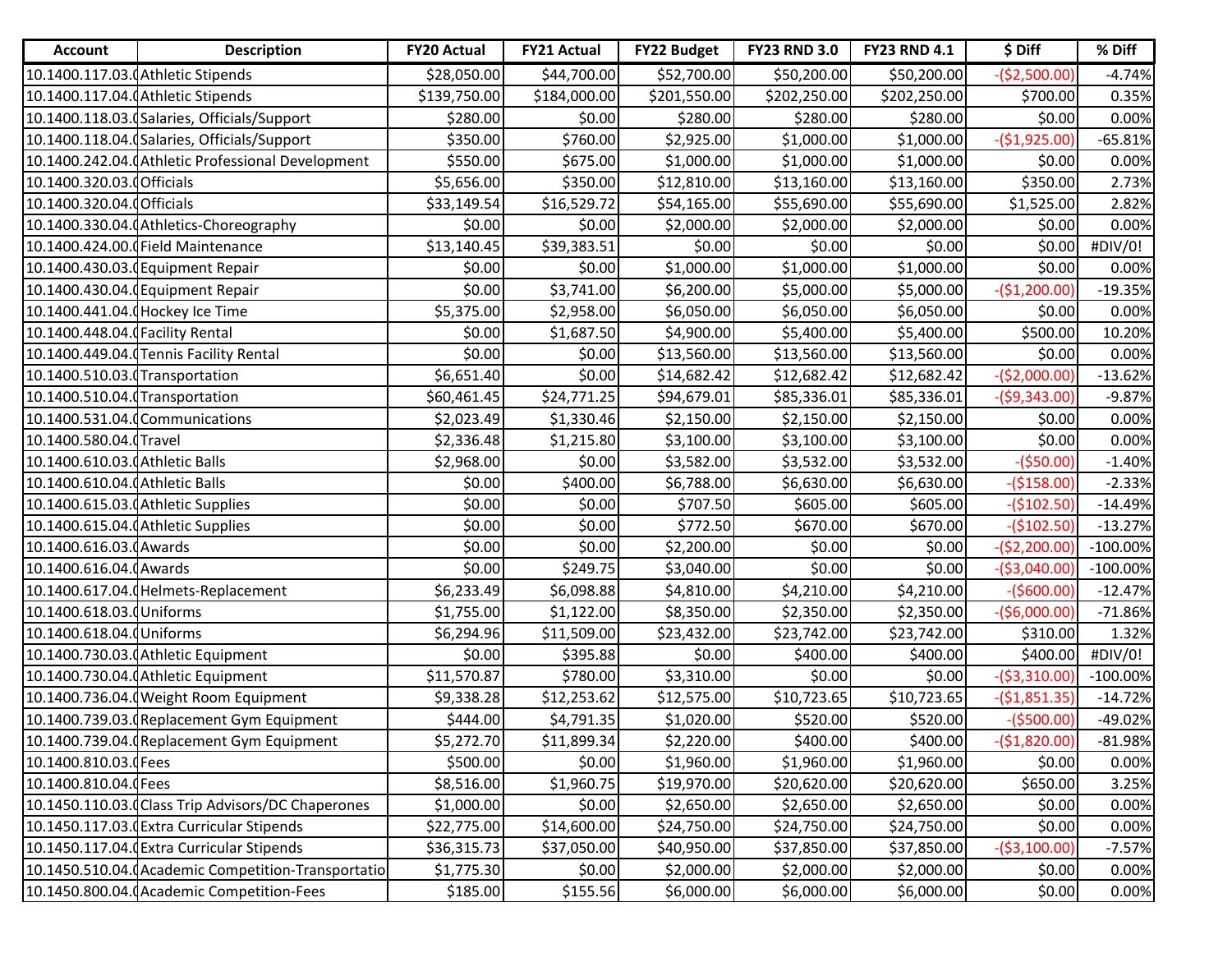| <b>Account</b>                     | <b>Description</b>                                   | <b>FY20 Actual</b> | <b>FY21 Actual</b> | <b>FY22 Budget</b> | <b>FY23 RND 3.0</b> | <b>FY23 RND 4.1</b> | \$ Diff         | % Diff      |
|------------------------------------|------------------------------------------------------|--------------------|--------------------|--------------------|---------------------|---------------------|-----------------|-------------|
|                                    | 10.1480.615.04. Challenge Day (HB the Change sponso  | \$3,675.00         | \$0.00             | \$10,000.00        | \$10,000.00         | \$10,000.00         | \$0.00          | 0.00%       |
|                                    | 10.1490.117.03. (Performing Arts Stipends            | \$6,025.00         | \$4,875.00         | \$6,875.00         | \$6,875.00          | \$6,875.00          | \$0.00          | 0.00%       |
|                                    | 10.1490.117.04. (Performing Arts Stipends            | \$19,200.00        | \$19,500.00        | \$20,200.00        | \$20,275.00         | \$25,275.00         | \$5,075.00      | 25.12%      |
|                                    | 10.1490.330.04. (Contracted Services-Performing Arts | \$250.00           | \$0.00             | \$9,000.00         | \$9,000.00          | \$4,000.00          | $-($5,000.00)$  | $-55.56%$   |
|                                    | 10.1490.614.04.0Supplies-Auditorium                  | \$73.35            | \$0.00             | \$100.00           | \$150.00            | \$150.00            | \$50.00         | 50.00%      |
| 10.1490.730.04. (Addl Equipment    |                                                      | \$90.13            | \$0.00             | \$250.00           | \$250.00            | \$250.00            | \$0.00          | 0.00%       |
|                                    | 10.1490.739.04. Replacement Equipment                | \$4,227.61         | \$1,061.07         | \$1,250.00         | \$1,250.00          | \$1,250.00          | \$0.00          | 0.00%       |
|                                    |                                                      | \$667,360.64       | \$654,442.44       | \$899,273.43       | \$869,576.74        | \$869,576.74        | $-($29,696.69)$ | $-3.30%$    |
|                                    |                                                      |                    |                    |                    |                     |                     |                 |             |
|                                    | 10.2100.323.00.0School Resource Officer              | \$49,873.45        | \$51,228.65        | \$85,000.00        | \$87,000.00         | \$87,000.00         | \$2,000.00      | 2.35%       |
| 10.2100.550.00.0Printing           |                                                      | \$0.00             | \$0.00             | \$400.00           | \$0.00              | \$0.00              | $-($400.00)$    | $-100.00\%$ |
|                                    | 10.2120.112.03. (Salaries, Counselors                | \$150,926.23       | \$156,083.00       | \$159,166.00       | \$163,542.66        | \$163,542.66        | \$4,376.66      | 2.75%       |
|                                    | 10.2120.112.04. (Salaries, Counselors                | \$392,434.53       | \$400,534.73       | \$430,921.32       | \$436,948.74        | \$436,948.74        | \$6,027.42      | 1.40%       |
|                                    | 10.2120.115.04. (Salaries, Secretaries               | \$5,528.34         | \$4,536.81         | \$4,906.01         | \$4,979.24          | \$4,979.24          | \$73.23         | 1.49%       |
| 10.2120.117.04. (Salary, Registrar |                                                      | \$23,718.94        | \$42,014.10        | \$41,879.28        | \$41,680.80         | \$41,680.80         | $-($198.48)$    | $-0.47%$    |
|                                    | 10.2120.319.04. (Document Management                 | \$1,066.52         | \$900.00           | \$1,350.00         | \$1,350.00          | \$1,350.00          | \$0.00          | 0.00%       |
|                                    | 10.2120.320.04. (Abuse Prevention Education          | \$0.00             | \$0.00             | \$0.00             | \$300.00            | \$300.00            | \$300.00        | #DIV/0!     |
|                                    | 10.2120.600.04. (Hospitality Guidance                | \$462.10           | \$303.12           | \$350.00           | \$550.00            | \$550.00            | \$200.00        | 57.14%      |
| 10.2120.613.04. Testing            |                                                      | \$4,012.76         | \$3,962.70         | \$5,000.00         | \$5,250.00          | \$5,250.00          | \$250.00        | 5.00%       |
|                                    | 10.2120.614.04. Expendable Supplies, Guidance        | \$904.10           | \$651.60           | \$850.00           | \$950.00            | \$950.00            | \$100.00        | 11.76%      |
|                                    | 10.2120.615.04. Teaching Materials, Guidance         | \$0.00             | \$420.00           | \$0.00             | \$400.00            | \$400.00            | \$400.00        | #DIV/0!     |
|                                    | 10.2120.643.04. (Online Resources                    | \$0.00             | \$0.00             | \$0.00             | \$325.00            | \$325.00            | \$325.00        | #DIV/0!     |
|                                    | 10.2120.730.04. (Addl Equip, Guidance                | \$0.00             | \$0.00             | \$0.00             | \$200.00            | \$200.00            | \$200.00        | #DIV/0!     |
| 10.2120.810.04. Fees, Guidance     |                                                      | \$1,068.00         | \$400.00]          | \$700.00           | \$0.00              | \$0.00              | $-($700.00)$    | $-100.00\%$ |
| 10.2134.112.03. (Salaries, Nurse   |                                                      | \$81,001.41        | \$83,482.24        | \$56,618.00        | \$60,480.00         | \$60,480.00         | \$3,862.00      | 6.82%       |
| 10.2134.112.04. (Salaries, Nurse   |                                                      | \$109,388.00       | \$117,167.37       | \$122,432.00       | \$126,725.42        | \$126,725.42        | \$4,293.42      | 3.51%       |
|                                    | 10.2134.128.00. (Sub Nurse-SAU Directed              | \$0.00             | \$32,867.12        | \$34,107.00        | \$34,217.50         | \$34,217.50         | \$110.50        | 0.32%       |
|                                    | 10.2134.430.03. (Repairs and Maintenance, Nurse      | \$0.00             | \$0.00             | \$79.00            | \$159.00            | \$159.00            | \$80.00         | 101.27%     |
|                                    | 10.2134.430.04. (Repair Equipment                    | \$0.00             | \$0.00             | \$100.00           | \$100.00            | \$100.00            | \$0.00          | 0.00%       |
|                                    | 10.2134.612.03. Field Trip Health Supplies           | \$0.00             | \$0.00             | \$0.00             | \$600.00            | \$600.00            | \$600.00        | #DIV/0!     |
|                                    | 10.2134.612.04. Field Trip Health Supplies           | \$0.00             | \$0.00             | \$0.00             | \$600.00            | \$600.00            | \$600.00        | #DIV/0!     |
|                                    | 10.2134.614.03. (Expendable Supplies, Nurse          | \$1,225.18         | \$1,504.45         | \$1,721.00         | \$1,800.00          | \$1,800.00          | \$79.00         | 4.59%       |
|                                    | 10.2134.614.04. (Expendable Supplies, Nurse          | \$2,594.20         | \$2,646.89         | \$3,000.00         | \$3,300.00          | \$3,300.00          | \$300.00        | 10.00%      |
| 10.2134.730.04. [Addl Equip        |                                                      | \$295.04           | \$0.00             | \$500.00           | \$0.00              | \$0.00              | $-($500.00)$    | $-100.00\%$ |
|                                    | 10.2134.737.03. Replacement Equipment, Nurse         | \$0.00             | \$0.00             | \$0.00             | \$177.00            | \$177.00            | \$177.00        | #DIV/0!     |
|                                    | 10.2142.111.03. (Salaries, Psycho-Ed                 | \$53,859.00        | \$58,373.00        | \$60,282.00        | \$62,715.00         | \$62,715.00         | \$2,433.00      | 4.04%       |
|                                    | 10.2142.111.04. (Salaries, Psycho-Ed                 | \$83,958.70        | \$85,134.00        | \$85,773.00        | \$58,665.00         | \$58,665.00         | $-($27,108.00)$ | $-31.60%$   |
| 10.2142.351.03. (Psycho-Ed Evals   |                                                      | \$260.70           | \$387.72           | \$570.00           | \$4,000.00          | \$4,000.00          | \$3,430.00      | 601.75%     |
| 10.2142.351.04. (Psycho-Ed Evals   |                                                      | \$2,697.50         | \$0.00             | \$10,000.00        | \$10,000.00         | \$10,000.00         | \$0.00          | 0.00%       |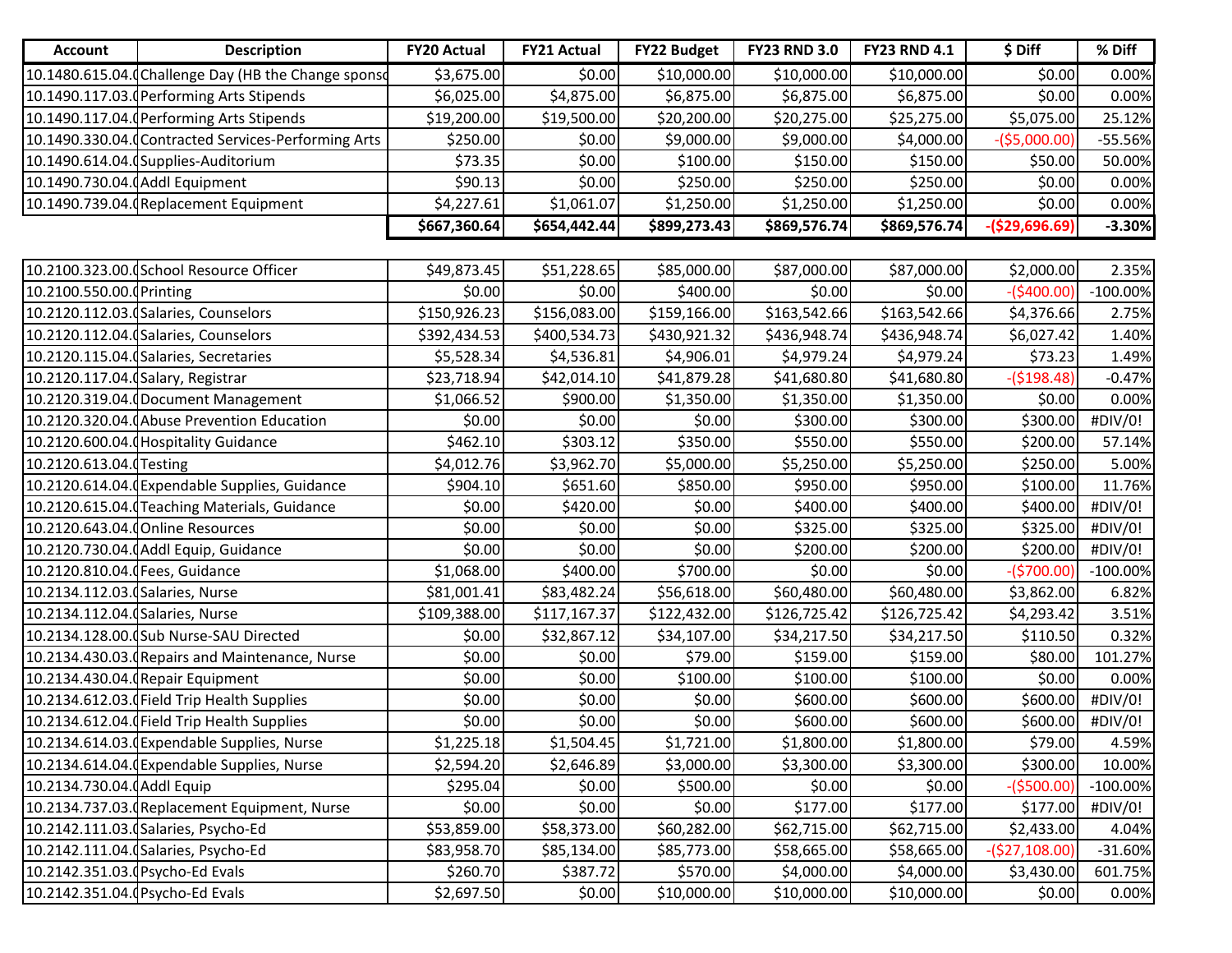| <b>Account</b>                    | <b>Description</b>                                    | <b>FY20 Actual</b> | <b>FY21 Actual</b> | <b>FY22 Budget</b> | <b>FY23 RND 3.0</b> | <b>FY23 RND 4.1</b> | \$ Diff         | % Diff      |
|-----------------------------------|-------------------------------------------------------|--------------------|--------------------|--------------------|---------------------|---------------------|-----------------|-------------|
|                                   | 10.2143.615.03. Testing Matl, Psycho-Ed               | \$482.70           | \$0.00             | \$1,500.00         | \$1,380.00          | \$1,380.00          | $-($120.00)$    | $-8.00%$    |
|                                   | 10.2143.615.04. Testing Matl, Psycho-Ed               | \$332.20           | \$326.70           | \$1,500.00         | \$1,500.00          | \$1,500.00          | \$0.00          | 0.00%       |
|                                   | 10.2144.111.04. (Salaries, Psycho Therapy             | \$141,935.00       | \$145,706.26       | \$150,441.00       | \$154,954.23        | \$154,954.23        | \$4,513.23      | 3.00%       |
|                                   | 10.2144.614.04.0Teach Mats/psychothep                 | \$0.00             | \$0.00             | \$160.00           | \$200.00            | \$200.00            | \$40.00         | 25.00%      |
|                                   | 10.2144.615.04. (Psychotherapist Materials            | \$0.00             | \$0.00             | \$100.00           | \$0.00              | \$0.00              | $-($100.00)$    | $-100.00\%$ |
| 10.2152.111.03. (Sal Speech Path  |                                                       | \$360.24           | \$0.00             | \$0.00             | \$0.00              | \$0.00              | \$0.00          | #DIV/0!     |
|                                   | 10.2152.390.03.0 Contracted Speech Serv               | \$334,895.93       | \$17,961.01        | \$91,356.99        | \$100,676.80        | \$100,676.80        | \$9,319.81      | 10.20%      |
|                                   | 10.2152.390.04. Contracted S/I Services               | \$70,308.51        | \$25,869.60        | \$152,560.00       | \$154,483.92        | \$154,483.92        | \$1,923.92      | 1.26%       |
|                                   | 10.2152.614.03. Testing Mat, Speech                   | \$712.35           | \$333.14           | \$500.00           | \$500.00            | \$500.00            | \$0.00          | 0.00%       |
|                                   | 10.2152.614.04. Testing Matl, Speech                  | \$0.00             | \$0.00             | \$0.00             | \$400.00            | \$400.00            | \$400.00        | #DIV/0!     |
|                                   | 10.2152.615.03. Teaching Mat, Speech                  | \$365.88           | \$349.94           | \$699.00           | \$698.00            | \$698.00            | $-($1.00)$      | $-0.14%$    |
|                                   | 10.2152.615.04. Teaching Mats Sp/lang                 | \$0.00             | \$189.77           | \$500.00           | \$500.00            | \$500.00            | \$0.00          | 0.00%       |
|                                   | 10.2159.330.03. Vision Services/Consultation          | \$6,141.17         | \$3,134.07         | \$5,840.00         | \$6,332.25          | \$6,332.25          | \$492.25        | 8.43%       |
|                                   | 10.2159.330.04. (Vision/Hearing Consulting            | \$351.92           | \$707.00           | \$10,800.00        | \$6,505.75          | \$6,505.75          | $-($4,294.25)$  | $-39.76%$   |
|                                   | 10.2162.330.03.0 Physical Therapy                     | \$0.00             | \$0.00             | \$500.00           | \$1,000.00          | \$1,000.00          | \$500.00        | 100.00%     |
|                                   | 10.2162.330.04. Physical Therapy                      | \$940.00           | \$3,600.00         | \$5,440.00         | \$4,200.00          | \$4,200.00          | $-($1,240.00)$  | $-22.79%$   |
|                                   | 10.2163.330.03. Occupational Therapy                  | \$66,067.20        | \$0.00             | \$38,916.00        | \$28,000.00         | \$28,000.00         | $-($10,916.00)$ | $-28.05%$   |
|                                   | 10.2163.330.04. (Occupational Therapy                 | \$28,184.46        | \$0.00             | \$28,764.00        | \$41,500.00         | \$41,500.00         | \$12,736.00     | 44.28%      |
|                                   | 10.2163.613.03. (Testing Materials-Occupational Thera | \$0.00             | \$0.00             | \$0.00             | \$225.00            | \$225.00            | \$225.00        | #DIV/0!     |
|                                   | 10.2163.613.04. Testing Materials-Occupational Thera  | \$0.00             | \$0.00             | \$205.00           | \$250.00            | \$250.00            | \$45.00         | 21.95%      |
|                                   | 10.2163.615.03. Teaching Materials-Occupational The   | \$90.61            | \$48.00            | \$918.00           | \$370.00            | \$370.00            | $-($548.00)$    | -59.69%     |
|                                   | 10.2163.615.04. Occupational Therapy-Teaching Mat.    | \$145.04           | \$44.97            | \$0.00             | \$350.00            | \$350.00            | \$350.00        | #DIV/0!     |
| 10.2180.301.00. (Medicaid Billing |                                                       | \$1,808.17         | \$11,039.87        | \$11,180.00        | \$8,000.00          | \$8,000.00          | $-($3,180.00)$  | $-28.44%$   |
| 10.2192.111.00. (Salary, BCBA     |                                                       | \$30,219.04        | \$32,856.95        | \$33,843.34        | \$31,320.67         | \$31,320.67         | $-($2,522.67)$  | $-7.45%$    |
|                                   |                                                       | \$1,648,615.12     | \$1,284,764.78     | \$1,641,427.94     | \$1,650,361.98      | \$1,650,361.98      | \$8,934.04      | 0.54%       |
|                                   |                                                       |                    |                    |                    |                     |                     |                 |             |
|                                   | 10.2200.110.00. (Negt. Support Staff Increases        | \$0.00             | \$0.00             | \$1,320.00         | \$0.00              | \$0.00              | $-($1,320.00)$  | $-100.00\%$ |
|                                   | 10.2210.112.04. (Department Chair Stipends            | \$27,395.20        | \$28,800.00        | \$27,700.00        | \$29,450.24         | \$29,450.24         | \$1,750.24      | 6.32%       |
|                                   | 10.2210.113.03. (After School Detention Duty          | \$0.00             | \$0.00             | \$4,000.00         | \$4,000.00          | \$4,000.00          | \$0.00          | 0.00%       |
|                                   | 10.2210.114.00. Professional Development Stipend-CE   | \$45,000.00        | \$39,000.00        | \$0.00             | \$0.00              | \$0.00              | \$0.00          | #DIV/0!     |
|                                   | 10.2210.115.00. (New Hire Orientation Comm. Stipend   | \$1,900.00         | \$1,900.00         | \$2,000.00         | \$2,000.00          | \$2,000.00          | \$0.00          | 0.00%       |
|                                   | 10.2210.116.00.0CPR/First Aid Training                | $-($322.65)$       | $-($589.00)$       | \$0.00             | \$0.00              | \$0.00              | \$0.00          | #DIV/0!     |
|                                   | 10.2210.117.03. (Mentor Stipends                      | \$1,500.00         | \$0.00             | \$1,500.00         | \$1,500.00          | \$1,500.00          | \$0.00          | 0.00%       |
|                                   | 10.2210.117.04. (Mentor Stipends                      | \$2,250.00         | \$2,200.00         | \$2,250.00         | \$2,250.00          | \$2,250.00          | \$0.00          | 0.00%       |
|                                   | 10.2210.240.03.0Staff Reimburse-Ms Hessa              | \$2,000.00         | \$1,000.00         | \$2,000.00         | \$2,000.00          | \$2,000.00          | \$0.00          | 0.00%       |
|                                   | 10.2210.240.04.0Staff Reimburse-High Hessa            | \$4,471.46         | \$1,801.00         | \$2,500.00         | \$2,500.00          | \$2,500.00          | \$0.00          | 0.00%       |
|                                   | 10.2210.241.03. (Staff Reimburse-Ms Teachers          | \$16,607.78        | \$17,982.71        | \$30,000.00        | \$30,000.00         | \$30,000.00         | \$0.00          | 0.00%       |
|                                   | 10.2210.241.04. (Staff Reimburse-High Teachers        | \$58,052.80        | \$41,494.36        | \$75,000.00        | \$75,000.00         | \$75,000.00         | \$0.00          | 0.00%       |
|                                   | 10.2210.242.03. (Staff Development                    | \$600.00           | \$125.00           | \$2,000.00         | \$2,000.00          | \$2,000.00          | \$0.00          | 0.00%       |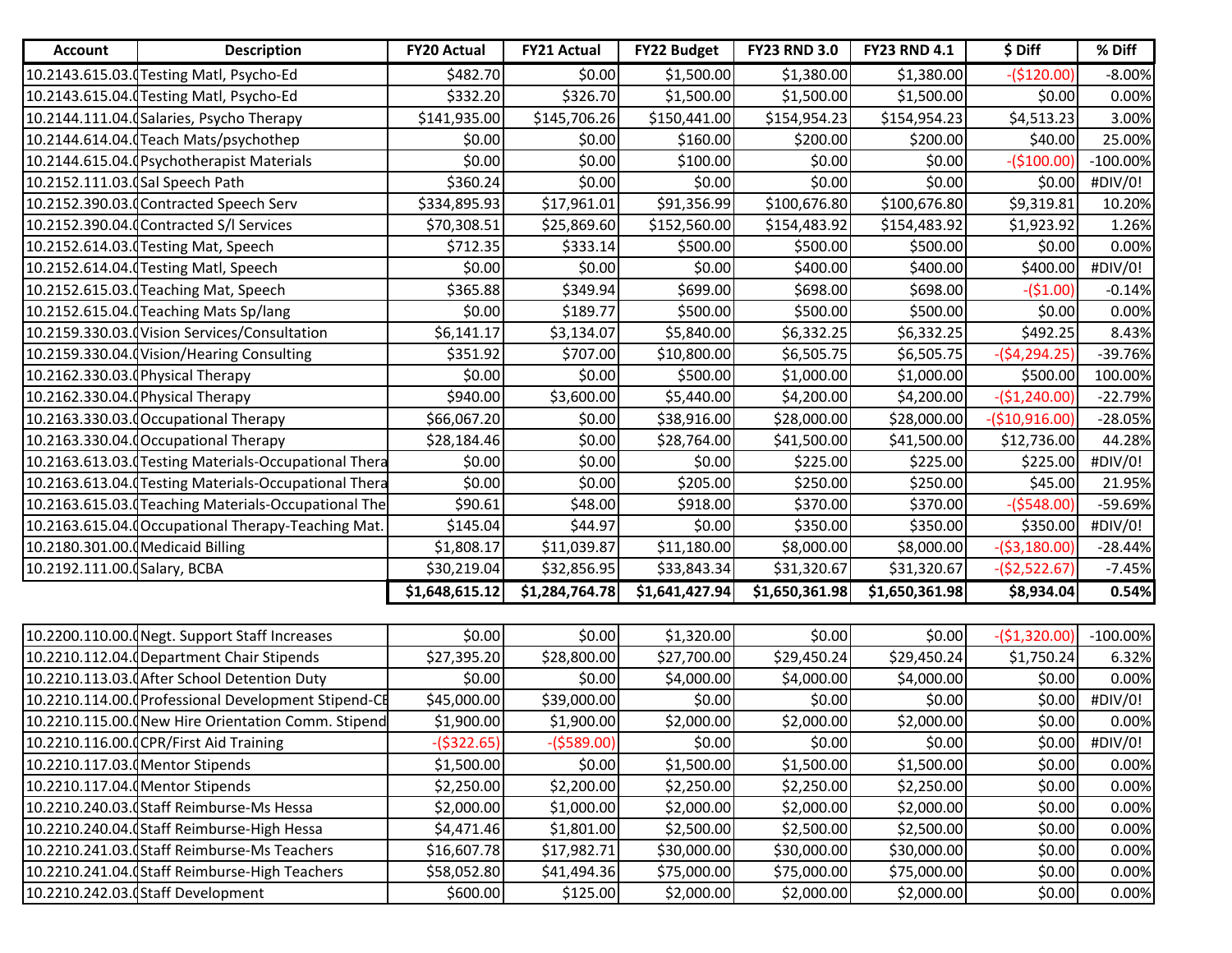| <b>Account</b>                     | <b>Description</b>                                      | <b>FY20 Actual</b> | <b>FY21 Actual</b> | <b>FY22 Budget</b> | <b>FY23 RND 3.0</b> | <b>FY23 RND 4.1</b> | \$ Diff      | % Diff      |
|------------------------------------|---------------------------------------------------------|--------------------|--------------------|--------------------|---------------------|---------------------|--------------|-------------|
|                                    | 10.2210.242.04. (Staff Development                      | \$1,699.00         | \$125.00           | \$4,000.00         | \$4,000.00          | \$4,000.00          | \$0.00       | 0.00%       |
|                                    | 10.2210.243.04. (Prof Development-Database Services     | \$2,907.73         | \$0.00             | \$4,500.00         | \$4,500.00          | \$4,500.00          | \$0.00       | 0.00%       |
|                                    | 10.2210.244.03. (Staff Reimburse-AHP                    | \$0.00             | \$0.00             | \$200.00           | \$200.00            | \$200.00            | \$0.00       | 0.00%       |
|                                    | 10.2210.244.04. (Staff Reimburse-AHP                    | \$3,730.15         | \$3,110.39         | \$3,000.00         | \$3,000.00          | \$3,000.00          | \$0.00       | 0.00%       |
|                                    | 10.2210.245.00.0SAU Wide PD Activities                  | \$3,392.53         | \$941.61           | \$3,500.00         | \$3,500.00          | \$3,500.00          | \$0.00       | 0.00%       |
|                                    | 10.2210.245.03. (Prof Develop-Admin/Non-Union           | \$4,763.32         | \$3,368.00         | \$6,000.00         | \$6,000.00          | \$6,000.00          | \$0.00       | 0.00%       |
|                                    | 10.2210.245.04. (Prof Develop-Admin/Non-Union           | \$10,062.19        | \$2,960.13         | \$6,000.00         | \$6,000.00          | \$6,000.00          | \$0.00       | 0.00%       |
|                                    | 10.2210.246.00.0Professional Development-IT             | \$0.00             | \$0.00             | \$400.00           | \$600.00            | \$600.00            | \$200.00     | 50.00%      |
|                                    | 10.2210.247.00. (Professional Development-F/S Mgr       | \$0.00             | \$0.00             | \$2,000.00         | \$2,000.00          | \$2,000.00          | \$0.00       | 0.00%       |
|                                    | 10.2210.612.00.0New Hire Orientation                    | \$1,169.48         | \$1,265.79         | \$1,250.00         | \$1,500.00          | \$1,500.00          | \$250.00     | 20.00%      |
|                                    | 10.2210.641.03. (Professional Books                     | \$72.00            | \$0.00             | \$200.00           | \$200.00            | \$200.00            | \$0.00       | 0.00%       |
|                                    | 10.2212.321.00. (Annual Asbestos Training               | \$160.00           | \$0.00             | \$160.00           | \$0.00              | \$0.00              | $-($160.00)$ | $-100.00\%$ |
| 10.2222.112.03. (Salaries, Library |                                                         | \$59,523.00        | \$64,193.00        | \$66,291.00        | \$68,968.00         | \$68,968.00         | \$2,677.00   | 4.04%       |
| 10.2222.112.04. (Salaries, Library |                                                         | \$78,892.00        | \$80,470.00        | \$81,074.00        | \$82,290.00         | \$82,290.00         | \$1,216.00   | 1.50%       |
| 10.2222.113.04. (Salaries, Aides   |                                                         | \$14,840.72        | \$0.00             | \$15,681.65        | \$15,518.25         | \$15,518.25         | $-($163.40)$ | $-1.04%$    |
| 10.2222.430.03. (Repair            |                                                         | \$0.00             | \$0.00             | \$100.00           | \$100.00            | \$100.00            | \$0.00       | 0.00%       |
| 10.2222.430.04. (Repair            |                                                         | \$984.00           | \$1,892.49         | \$1,600.00         | \$1,600.00          | \$1,600.00          | \$0.00       | 0.00%       |
|                                    | 10.2222.614.03. Expendable Supplies                     | \$413.66           | \$602.76           | \$650.00           | \$650.00            | \$650.00            | \$0.00       | 0.00%       |
|                                    | 10.2222.614.04. (Expendable Supplies                    | \$818.79           | \$1,094.63         | \$1,200.00         | \$1,200.00          | \$1,200.00          | \$0.00       | 0.00%       |
|                                    | 10.2222.615.04. Teaching Mat, Lib(instr Med)            | \$891.19           | \$283.88           | \$550.00           | \$550.00            | \$550.00            | \$0.00       | 0.00%       |
|                                    | 10.2222.641.03. (Books and Media                        | \$3,989.90         | \$3,951.37         | \$4,510.00         | \$4,600.00          | \$4,600.00          | \$90.00      | 2.00%       |
|                                    | 10.2222.641.04. Books and Media                         | \$8,684.28         | \$10,287.92        | \$9,850.00         | \$11,100.00         | \$11,100.00         | \$1,250.00   | 12.69%      |
|                                    | 10.2222.643.03. (Online Resources                       | \$3,561.47         | \$5,293.47         | \$6,015.00         | \$6,360.85          | \$6,360.85          | \$345.85     | 5.75%       |
|                                    | 10.2222.643.04. (Online Resources                       | \$13,234.72        | \$13,529.87        | \$14,500.00        | \$15,500.00         | \$15,500.00         | \$1,000.00   | 6.90%       |
| 10.2222.649.03.0 Publications      |                                                         | \$615.42           | \$611.00           | \$850.00           | \$950.00            | \$950.00            | \$100.00     | 11.76%      |
| 10.2222.649.04. Publications       |                                                         | \$512.10           | \$750.00           | \$1,000.00         | \$1,000.00          | \$1,000.00          | \$0.00       | 0.00%       |
| 10.2222.733.03. Addl Equipment     |                                                         | \$1,382.69         | \$1,450.66         | \$1,335.00         | \$1,000.00          | \$1,000.00          | $-($335.00)$ | $-25.09%$   |
| 10.2222.733.04. Addl Equipment     |                                                         | \$0.00             | \$0.00             | \$375.00           | \$35.00             | \$35.00             | $-($340.00)$ | -90.67%     |
|                                    | 10.2222.737.03. Replacement Equipment                   | \$0.00             | \$0.00             | \$200.00           | \$200.00            | \$200.00            | \$0.00       | 0.00%       |
|                                    | 10.2222.737.04. (Replacement Equip.                     | \$2,371.71         | \$139.90           | \$350.00           | \$350.00            | \$350.00            | \$0.00       | 0.00%       |
| 10.2222.810.04. (Fees, Library     |                                                         | \$5.00             | \$25.00            | \$0.00             | \$0.00              | \$0.00              | \$0.00       | #DIV/0!     |
|                                    | 10.2225.112.03. (Salaries, IT Specialists               | \$43,292.64        | \$44,115.01        | \$48,628.00        | \$51,487.51         | \$51,487.51         | \$2,859.51   | 5.88%       |
|                                    | 10.2225.112.04. (Salaries, IT Specialists               | \$42,792.66        | \$47,348.07        | \$48,628.00        | \$51,487.51         | \$51,487.51         | \$2,859.51   | 5.88%       |
|                                    | 10.2225.116.00.0Salary, Network Manager/Database N      | \$31,977.70        | \$34,919.63        | \$33,784.00        | \$45,000.00         | \$35,000.00         | \$1,216.00   | 3.60%       |
|                                    | 10.2225.434.03.0 Computer Repairs-IT Dept.              | \$1,452.17         | \$240.86           | \$2,000.00         | \$1,500.00          | \$1,500.00          | -(\$500.00)  | $-25.00%$   |
|                                    | 10.2225.434.04. Computer Repairs-IT Dept                | \$1,442.07         | \$1,208.26         | \$2,000.00         | \$2,500.00          | \$2,500.00          | \$500.00     | 25.00%      |
|                                    | 10.2225.614.03. Techonogy Supplies-IT Dept              | \$392.50           | \$1,624.33         | \$2,000.00         | \$2,000.00          | \$2,000.00          | \$0.00       | 0.00%       |
|                                    | 10.2225.614.04.0Technology Supplies-IT Dept             | \$2,031.64         | \$2,756.94         | \$3,000.00         | \$3,000.00          | \$3,000.00          | \$0.00       | 0.00%       |
|                                    | 10.2225.615.03.0Instruction Specific IT Supplies/Repair | \$254.65           | \$20.39            | \$1,200.00         | \$900.00            | \$900.00            | $-($300.00)$ | $-25.00%$   |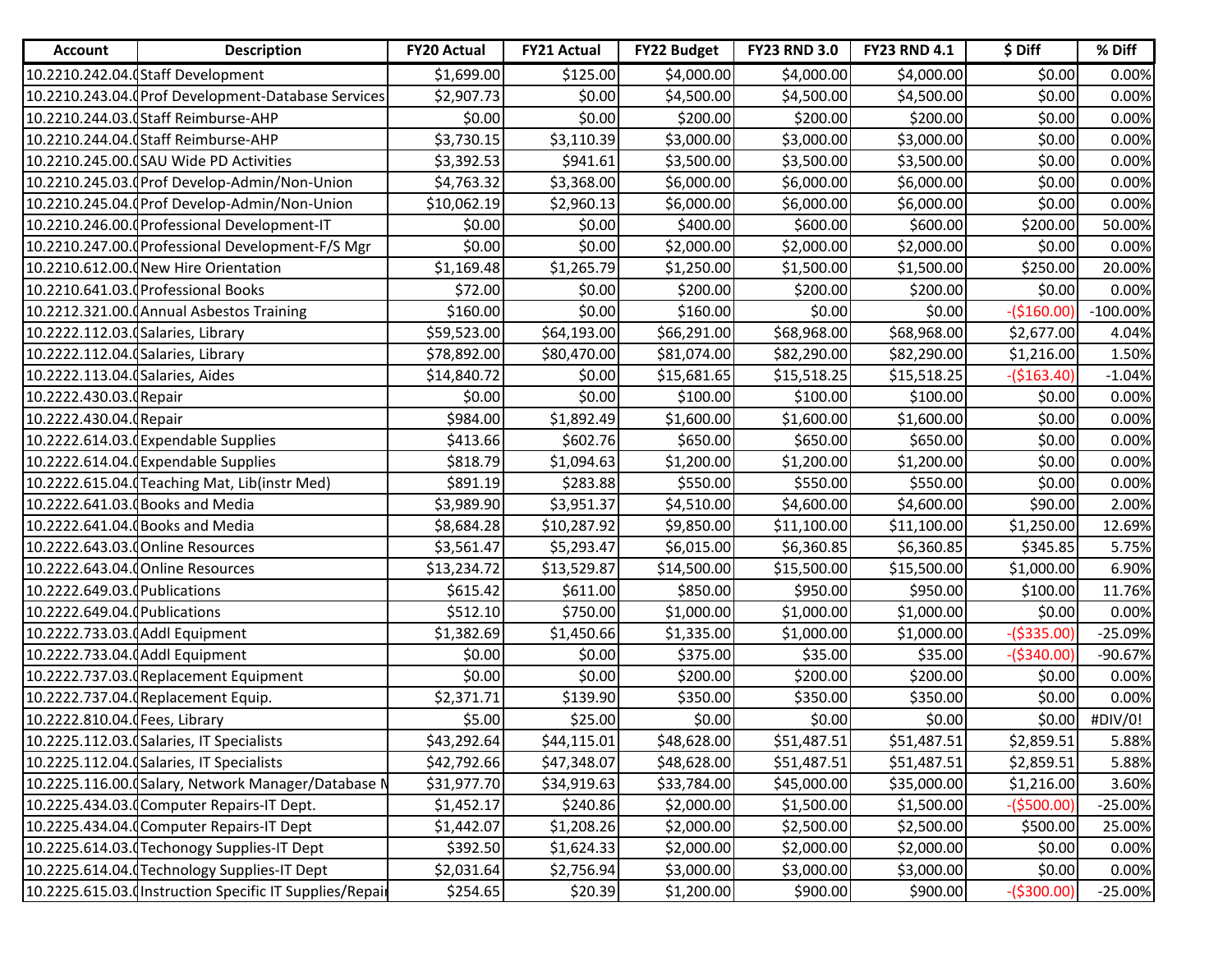| <b>Account</b>                   | <b>Description</b>                                       | <b>FY20 Actual</b> | <b>FY21 Actual</b> | <b>FY22 Budget</b> | <b>FY23 RND 3.0</b> | <b>FY23 RND 4.1</b> | \$ Diff          | % Diff      |
|----------------------------------|----------------------------------------------------------|--------------------|--------------------|--------------------|---------------------|---------------------|------------------|-------------|
|                                  | 10.2225.615.04. (Instruction Specific IT Supplies/Repair | \$648.79           | \$114.00           | \$1,200.00         | \$1,500.00          | \$1,500.00          | \$300.00         | 25.00%      |
| 10.2225.733.03.0 Cameras-Safety  |                                                          | \$0.00             | \$1,934.62         | \$0.00             | \$0.00              | \$0.00              | \$0.00           | #DIV/0!     |
| 10.2225.733.04.0Cameras-Safety   |                                                          | \$0.00             | \$16,526.73        | \$15,000.00        | \$0.00              | \$0.00              | $-($15,000.00]$  | $-100.00\%$ |
|                                  | 10.2225.734.03. (Additional Computer Equipment           | \$7,073.23         | \$12,107.70        | \$3,599.76         | \$600.00            | \$600.00            | $-($2,999.76)$   | $-83.33%$   |
|                                  | 10.2225.734.04.0 Additional Computer Equipment           | \$35,381.79        | \$69,306.39        | \$111,885.00       | \$0.00              | \$0.00              | $-($111,885.00)$ | $-100.00\%$ |
|                                  | 10.2225.738.03. Replacement Computer Equipment           | \$16,312.28        | \$25,683.72        | \$46,010.00        | \$38,315.00         | \$38,315.00         | $-($7,695.00)$   | $-16.72%$   |
|                                  | 10.2225.738.04. (Replacement Computer Equipment          | \$16,748.32        | \$37,322.14        | \$57,450.00        | \$23,850.00         | \$26,850.00         | $-($30,600.00)$  | $-53.26%$   |
|                                  |                                                          | \$577,932.08       | \$625,289.73       | \$763,996.41       | \$616,312.36        | \$609,312.36        | $-($154,684.05)$ | $-20.25%$   |
|                                  |                                                          |                    |                    |                    |                     |                     |                  |             |
|                                  | 10.2310.110.00.0School Board Stipends                    | \$3,300.00         | \$3,300.00         | \$3,300.00         | \$3,300.00          | \$3,300.00          | \$0.00           | 0.00%       |
|                                  | 10.2310.302.00. Budget Committee Secretary               | \$0.00             | \$1,315.00         | \$0.00             | \$1,500.00          | \$1,500.00          | \$1,500.00       | #DIV/0!     |
| 10.2310.540.00. (Advertising     |                                                          | \$1,971.04         | \$2,176.62         | \$2,000.00         | \$2,800.00          | \$2,800.00          | \$800.00         | 40.00%      |
|                                  | 10.2310.614.00. (School Board Expenses                   | \$1,001.00         | \$789.98           | \$1,150.00         | \$900.00            | \$900.00            | $-($250.00)$     | $-21.74%$   |
|                                  | 10.2310.810.00.0 Fees, School Board                      | \$4,962.12         | \$5,662.12         | \$5,200.00         | \$6,700.00          | \$6,700.00          | \$1,500.00       | 28.85%      |
|                                  | 10.2311.301.00. Public Hear/district Mtg Exp             | \$21,725.29        | \$14,187.82        | \$9,000.00         | \$14,000.00         | \$14,000.00         | \$5,000.00       | 55.56%      |
|                                  | 10.2312.301.00. School Board Secretary                   | \$2,465.00         | \$2,855.00         | \$3,000.00         | \$3,000.00          | \$3,000.00          | \$0.00           | 0.00%       |
|                                  | 10.2313.110.00. District Treasurer Stipend               | \$1,000.00         | \$1,000.00         | \$1,000.00         | \$1,000.00          | \$1,000.00          | \$0.00           | 0.00%       |
| 10.2316.301.00.0 Negotiations    |                                                          | \$0.00             | \$9,922.50         | \$2,500.00         | \$1,500.00          | \$1,500.00          | $-($1,000.00)$   | $-40.00%$   |
| 10.2317.301.00. Audit            |                                                          | \$12,000.00        | \$12,000.00        | \$12,600.00        | \$12,600.00         | \$12,600.00         | \$0.00           | 0.00%       |
| 10.2318.301.00. Legal Services   |                                                          | \$60,905.57        | \$31,159.06        | \$45,500.00        | \$41,500.00         | \$41,500.00         | $-($4,000.00)$   | $-8.79%$    |
| 10.2318.302.04.0Legal-Turf Field |                                                          | \$23,257.95        | \$0.00             | \$0.00             | \$0.00              | \$0.00              | \$0.00           | #DIV/0!     |
| 10.2320.310.00. (Sau Assessment  |                                                          | \$878,364.00       | \$910,255.08       | \$997,899.00       | \$1,073,740.00      | \$1,070,947.00      | \$73,048.00      | 7.32%       |
|                                  |                                                          | \$1,010,951.97     | \$994,623.18       | \$1,083,149.00     | \$1,162,540.00      | \$1,159,747.00      | \$76,598.00      | 7.07%       |
|                                  |                                                          |                    |                    |                    |                     |                     |                  |             |
|                                  | 10.2400.110.03. (Salaries, Administrators                | \$194,442.53       | \$202,556.00       | \$204,410.00       | \$202,660.74        | \$202,660.74        | $-($1,749.26)$   | $-0.86%$    |
|                                  | 10.2400.110.04. (Salaries, Administrators                | \$318,861.00       | \$336,335.24       | \$335,047.00       | \$318,792.86        | \$318,792.86        | $-($16,254.14)$  | $-4.85%$    |
|                                  | 10.2400.115.03. (Salaries, Secretaries                   | \$68,489.30        | \$83,337.15        | \$86,494.10        | \$86,266.80         | \$86,266.80         | $-($227.30)$     | $-0.26%$    |
|                                  | 10.2400.115.04. (Salaries, Secretaries                   | \$116,083.62       | \$109,244.34       | \$101,443.28       | \$100,843.92        | \$100,843.92        | $-($599.36)$     | $-0.59%$    |
|                                  | 10.2400.118.00. USDA Wellness Coordinator                | \$0.00             | \$0.00             | \$1,000.00         | \$1,000.00          | \$1,000.00          | \$0.00           | 0.00%       |
|                                  | 10.2400.125.00. Temporary IT Employees                   | \$0.00             | \$360.00           | \$0.00             | \$0.00              | \$0.00              | \$0.00           | #DIV/0!     |
|                                  | 10.2400.300.00.0Prof Services-Strategic Planning         | \$9,600.00         | \$2,499.62         | \$12,000.00        | \$12,000.00         | \$12,000.00         | \$0.00           | 0.00%       |
|                                  | 10.2400.319.00. First Report of Injury Penalty           | \$100.00           | \$0.00             | \$0.00             | \$0.00              | \$0.00              | \$0.00           | #DIV/0!     |
|                                  | 10.2400.332.00. Consulting Services                      | \$0.00             | \$1,452.50         | \$5,000.00         | \$5,000.00          | \$5,000.00          | \$0.00           | 0.00%       |
|                                  | 10.2400.340.03.0 Print Management                        | \$2,287.27         | \$1,894.20         | \$2,500.00         | \$2,300.00          | \$2,300.00          | $-($200.00)$     | $-8.00%$    |
|                                  | 10.2400.340.04.0 Print Management                        | \$2,934.01         | \$2,753.12         | \$3,100.00         | \$3,100.00          | \$3,100.00          | \$0.00           | 0.00%       |
|                                  | 10.2400.441.03. Postage Machine Lease                    | \$1,037.47         | \$828.48           | \$2,486.00         | \$828.48            | \$828.48            | $-($1,657.52)$   | $-66.67%$   |
|                                  | 10.2400.441.04. (Postage Machine Lease                   | \$764.16           | \$764.16           | \$2,293.00         | \$764.16            | \$764.16            | $-($1,528.84)$   | $-66.67%$   |
| 10.2400.442.03.0Copier Lease     |                                                          | \$4,861.00         | \$4,861.00         | \$4,862.00         | \$0.00              | \$0.00              | $-($4,862.00)$   | $-100.00\%$ |
| 10.2400.442.04.0Copier Lease     |                                                          | \$15,044.00        | \$6,586.00         | \$10,815.00        | \$0.00              | \$0.00              | $-($10,815.00)$  | $-100.00\%$ |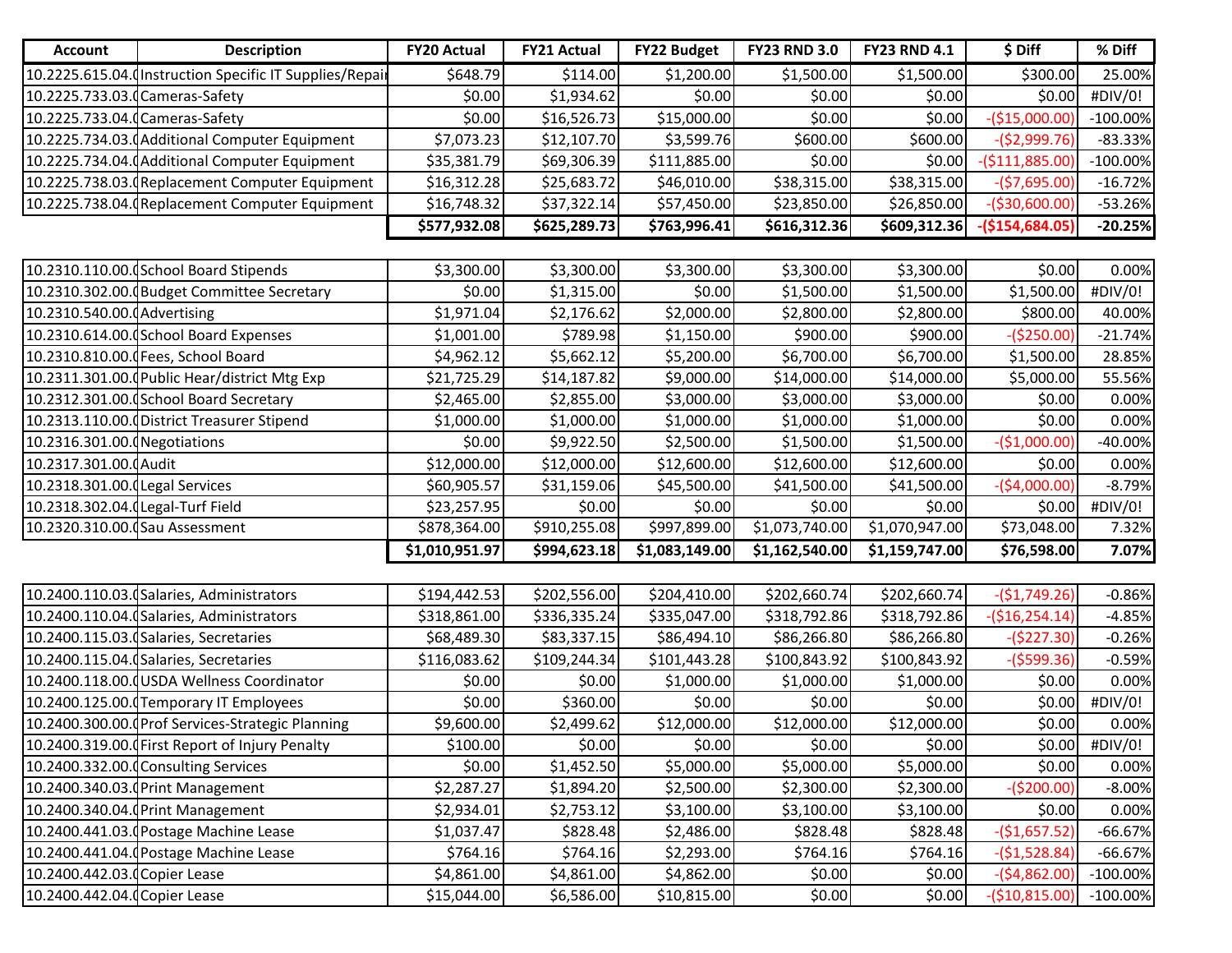| <b>Account</b>                  | <b>Description</b>                                 | <b>FY20 Actual</b> | <b>FY21 Actual</b> | <b>FY22 Budget</b> | <b>FY23 RND 3.0</b> | <b>FY23 RND 4.1</b> | \$ Diff        | % Diff      |
|---------------------------------|----------------------------------------------------|--------------------|--------------------|--------------------|---------------------|---------------------|----------------|-------------|
|                                 | 10.2400.443.03.0Copier Overages                    | \$1,060.05         | \$168.00           | \$1,500.00         | \$675.00            | \$675.00            | $-($825.00)$   | $-55.00%$   |
|                                 | 10.2400.443.04. Copier Overages                    | \$1,163.69         | \$1,215.84         | \$1,500.00         | \$1,300.00          | \$1,300.00          | $-($200.00)$   | $-13.33%$   |
|                                 | 10.2400.490.03. (Service Agreements                | \$5,434.29         | \$5,762.89         | \$6,300.00         | \$7,400.00          | \$7,400.00          | \$1,100.00     | 17.46%      |
|                                 | 10.2400.490.04. (Service Agreements                | \$14,196.84        | \$15,326.37        | \$16,500.00        | \$18,000.00         | \$18,000.00         | \$1,500.00     | 9.09%       |
|                                 | 10.2400.530.03. (Phone-Contract-Admin              | \$900.00           | \$3,400.00         | \$3,400.00         | \$3,400.00          | \$3,400.00          | \$0.00         | 0.00%       |
|                                 | 10.2400.530.04. Phone-Contract-Admin               | \$1,200.00         | \$6,000.00         | \$6,000.00         | \$6,000.00          | \$6,000.00          | \$0.00         | 0.00%       |
|                                 | 10.2400.531.03.0Telephone- building                | \$21,908.49        | \$11,541.97        | \$12,600.00        | \$12,000.00         | \$12,000.00         | $-($600.00)$   | $-4.76%$    |
|                                 | 10.2400.531.04. (Telephone- building               | \$16,275.97        | \$12,248.94        | \$13,900.00        | \$13,000.00         | \$13,000.00         | $-($900.00)$   | $-6.47%$    |
|                                 | 10.2400.532.00.0 Network Services                  | \$34,290.00        | \$33,606.95        | \$35,000.00        | \$35,000.00         | \$35,000.00         | \$0.00         | 0.00%       |
| 10.2400.534.03.0Postage         |                                                    | \$1,354.86         | \$883.91           | \$1,600.00         | \$1,300.00          | \$1,300.00          | $-($300.00)$   | $-18.75%$   |
| 10.2400.534.04.0Postage         |                                                    | \$2,746.66         | \$2,949.67         | \$5,500.00         | \$3,500.00          | \$3,500.00          | $-($2,000.00)$ | $-36.36%$   |
| 10.2400.550.03.0Printing        |                                                    | \$238.49           | \$185.00           | \$300.00           | \$300.00            | \$300.00            | \$0.00         | 0.00%       |
| 10.2400.550.04.0Printing        |                                                    | \$372.06           | \$422.00           | \$1,400.00         | \$600.00            | \$600.00            | $-($800.00)$   | $-57.14%$   |
|                                 | 10.2400.580.04.0Travel-Admin/Non-Union             | \$160.63           | \$0.00             | \$400.00           | \$0.00              | \$0.00              | $-($400.00)$   | $-100.00\%$ |
|                                 | 10.2400.581.03.0Travel-Union Staff Mileage         | \$79.34            | \$0.00             | \$200.00           | \$200.00            | \$200.00            | \$0.00         | 0.00%       |
|                                 | 10.2400.581.04. Travel-Union Staff Mileage         | \$35.96            | \$0.00             | \$200.00           | \$200.00            | \$200.00            | \$0.00         | 0.00%       |
| 10.2400.600.03. (Hospitality    |                                                    | \$238.00           | \$0.00             | \$300.00           | \$300.00            | \$300.00            | \$0.00         | 0.00%       |
| 10.2400.600.04. (Hospitality    |                                                    | \$1,236.44         | \$475.43           | \$1,450.00         | \$1,000.00          | \$1,000.00          | $-($450.00)$   | $-31.03%$   |
|                                 | 10.2400.650.00. Support Contracts/Hosting Services | \$109,427.54       | \$140,116.13       | \$187,127.21       | \$192,127.21        | \$192,127.21        | \$5,000.00     | 2.67%       |
|                                 | 10.2400.653.00.0Consulting Services                | \$131.70           | \$343.74           | \$1,500.00         | \$1,500.00          | \$1,500.00          | \$0.00         | 0.00%       |
| 10.2400.658.00. (Site Licensing |                                                    | \$8,527.32         | \$9,999.85         | \$11,000.00        | \$11,000.00         | \$11,000.00         | \$0.00         | 0.00%       |
|                                 | 10.2400.739.00. (Safety Equipment                  | \$0.00             | \$0.00             | \$2,625.00         | \$0.00              | \$0.00              | $-($2,625.00)$ | $-100.00\%$ |
|                                 | 10.2400.801.04. Graduation Expenses                | \$12,702.58        | \$11,323.66        | \$13,000.00        | \$13,580.00         | \$13,580.00         | \$580.00       | 4.46%       |
| 10.2400.810.00.0Dues-SAU-Wide   |                                                    | \$45.00            | \$113.34           | \$120.00           | \$120.00            | \$120.00            | \$0.00         | 0.00%       |
| 10.2400.810.03.0Dues            |                                                    | \$46.67            | \$465.00           | \$1,060.00         | \$550.00            | \$550.00            | $-($510.00)$   | $-48.11%$   |
| 10.2400.810.04.0Dues            |                                                    | \$4,171.67         | \$4,125.00         | \$4,840.00         | \$5,540.00          | \$5,540.00          | \$700.00       | 14.46%      |
|                                 | 10.2400.899.03. (HBMS-FY New Items                 | \$0.00             | \$0.00             | \$0.00             | \$144,425.00        | \$152,425.00        | \$152,425.00   | #DIV/0!     |
|                                 | 10.2400.899.04.0HBHS-FY New Items                  | \$0.00             | \$0.00             | \$0.00             | \$480,810.00        | \$480,810.00        | \$480,810.00   | #DIV/0!     |
|                                 | 10.2515.892.00. Food Service Bad Debt Expense      | \$2,029.45         | \$124.58           | \$0.00             | \$0.00              | \$0.00              | \$0.00         | #DIV/0!     |
|                                 |                                                    | \$974,478.06       | \$1,014,270.08     | \$1,100,772.59     | \$1,687,384.17      | \$1,695,384.17      | \$594,611.58   | 54.02%      |
|                                 |                                                    |                    |                    |                    |                     |                     |                |             |
|                                 | 10.2600.110.04. District Maintenance Supervisor    | \$68,891.25        | \$0.00             | \$0.00             | \$0.00              | \$0.00              | \$0.00         | #DIV/0!     |
|                                 | 10.2600.116.03. (Salaries, Maintenance             | \$175,967.59       | \$167,981.83       | \$196,054.81       | \$205,187.45        | \$205,187.45        | \$9,132.64     | 4.66%       |
|                                 | 10.2600.116.04. (Salaries, Maintenance             | \$221,467.54       | \$284,677.09       | \$323,246.52       | \$330,436.28        | \$330,436.28        | \$7,189.76     | 2.22%       |
|                                 | 10.2600.119.00.0Facilities Specialist              | \$0.00             | \$0.00             | \$33,200.00        | \$24,538.72         | \$24,538.72         | $-($8,661.28)$ | $-26.09%$   |
|                                 | 10.2600.130.03. (Maintenance Overtime              | \$3,505.16         | \$2,370.14         | \$9,700.00         | \$9,700.00          | \$9,700.00          | \$0.00         | 0.00%       |
|                                 | 10.2600.130.04. (Maintenance Overtime              | \$5,918.31         | \$2,987.74         | \$9,700.00         | \$9,700.00          | \$9,700.00          | \$0.00         | 0.00%       |
|                                 | 10.2600.330.00.0Contracted Services                | \$0.00             | \$1,596.50         | \$0.00             | \$0.00              | \$0.00              | \$0.00         | #DIV/0!     |
| 10.2600.391.03.0 Inspections    |                                                    | \$6,976.28         | \$10,199.17        | \$7,600.00         | \$7,600.00          | \$7,600.00          | \$0.00         | 0.00%       |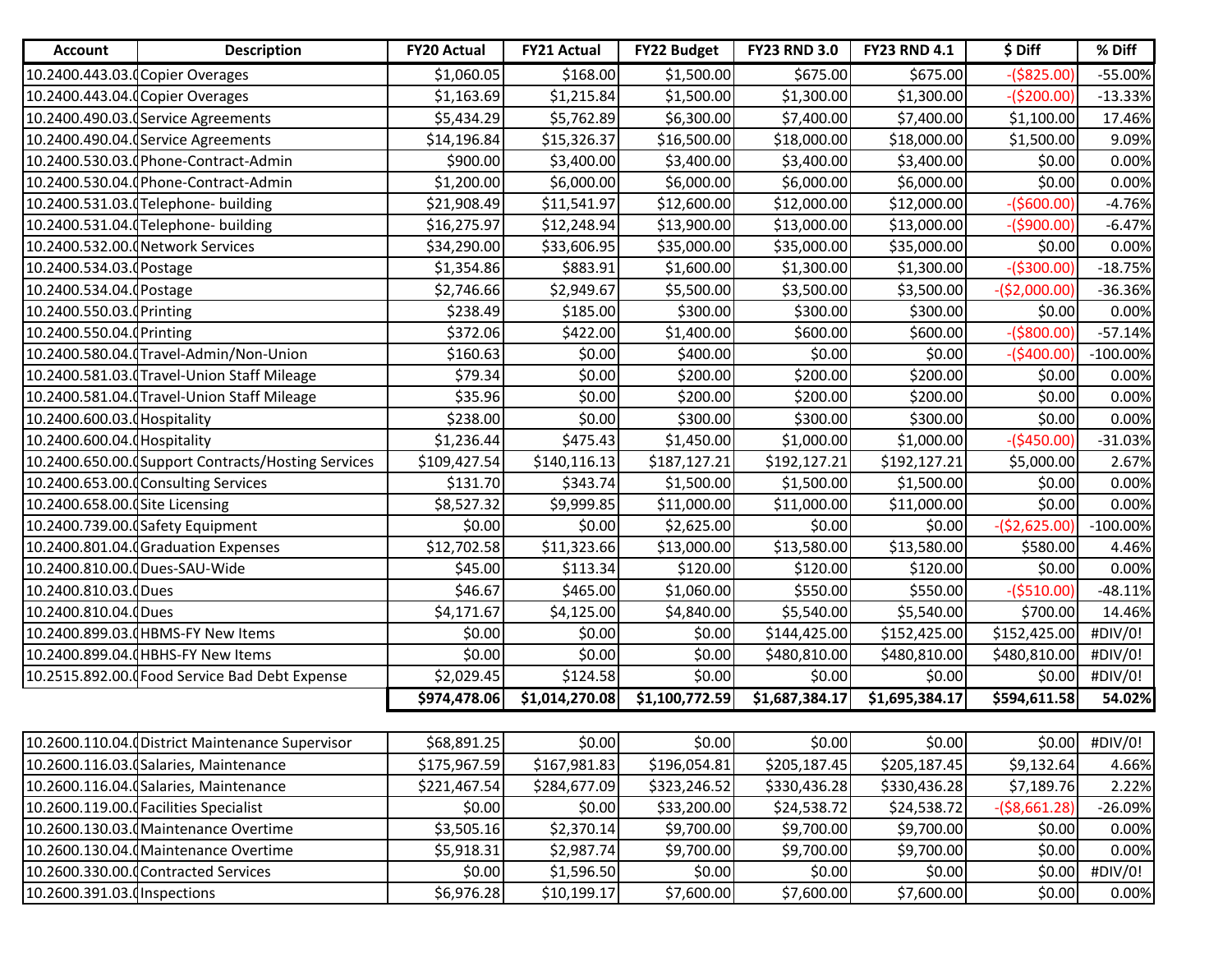| <b>Account</b>                    | <b>Description</b>                            | <b>FY20 Actual</b> | <b>FY21 Actual</b> | <b>FY22 Budget</b> | <b>FY23 RND 3.0</b> | <b>FY23 RND 4.1</b> | \$ Diff        | % Diff      |
|-----------------------------------|-----------------------------------------------|--------------------|--------------------|--------------------|---------------------|---------------------|----------------|-------------|
| 10.2600.391.04.0 Inspections      |                                               | \$5,819.30         | \$9,226.92         | \$7,550.00         | \$10,050.00         | \$10,050.00         | \$2,500.00     | 33.11%      |
| 10.2600.402.03. Pest Control      |                                               | \$428.00           | \$0.00             | \$500.00           | \$500.00            | \$500.00            | \$0.00         | 0.00%       |
| 10.2600.402.04. Pest Control      |                                               | \$75.00            | \$0.00             | \$500.00           | \$500.00            | \$500.00            | \$0.00         | 0.00%       |
|                                   | 10.2600.411.03. (Water System Maintenance     | \$0.00             | \$0.00             | \$1,500.00         | \$800.00            | \$800.00            | $-($700.00)$   | $-46.67%$   |
|                                   | 10.2600.411.04.0 Water System Maintenance     | \$2,468.35         | \$1,914.33         | \$3,000.00         | \$3,000.00          | \$3,000.00          | \$0.00         | 0.00%       |
|                                   | 10.2600.413.03. Regular Water Testing         | \$1,307.50         | \$1,680.00         | \$1,500.00         | \$1,800.00          | \$1,800.00          | \$300.00       | 20.00%      |
|                                   | 10.2600.413.04. (Regular Water Testing        | \$4,377.50         | \$4,320.00         | \$5,000.00         | \$4,500.00          | \$4,500.00          | $-($500.00)$   | $-10.00%$   |
|                                   | 10.2600.414.03. SB247 Water Testing           | \$0.00             | \$0.00             | \$500.00           | \$0.00              | \$0.00              | $-($500.00)$   | $-100.00\%$ |
|                                   | 10.2600.414.04. (SB247 Water Testing          | \$0.00             | \$0.00             | \$1,000.00         | \$0.00              | \$0.00              | $-($1,000.00)$ | $-100.00\%$ |
|                                   | 10.2600.415.04.0SB247 Drinking Water Repairs  | \$2,400.00         | \$0.00             | \$0.00             | \$0.00              | \$0.00              | \$0.00         | #DIV/0!     |
| 10.2600.421.03. Trash Removal     |                                               | \$9,899.20         | \$9,023.38         | \$10,500.00        | \$10,000.00         | \$10,000.00         | $-($500.00)$   | $-4.76%$    |
| 10.2600.421.04. Trash Removal     |                                               | \$16,428.18        | \$20,664.98        | \$19,000.00        | \$21,000.00         | \$21,000.00         | \$2,000.00     | 10.53%      |
| 10.2600.422.03. (Snow Removal     |                                               | \$24,900.00        | \$26,835.00        | \$27,000.00        | \$28,000.00         | \$28,000.00         | \$1,000.00     | 3.70%       |
| 10.2600.422.04. (Snow Removal     |                                               | \$49,020.00        | \$53,275.00        | \$55,000.00        | \$56,000.00         | \$56,000.00         | \$1,000.00     | 1.82%       |
|                                   | 10.2600.424.03.0 Contracted Grounds/Mowing    | \$16,739.34        | \$16,878.00        | \$20,647.00        | \$19,000.00         | \$19,000.00         | $-($1,647.00)$ | $-7.98%$    |
|                                   | 10.2600.424.04.0Contracted Grounds/Mowing     | \$24,419.68        | \$26,032.00        | \$26,878.50        | \$27,000.00         | \$27,000.00         | \$121.50       | 0.45%       |
|                                   | 10.2600.430.03. (Repair Maintenance Equipment | \$670.00           | \$879.74           | \$4,000.00         | \$3,000.00          | \$3,000.00          | $-($1,000.00)$ | $-25.00%$   |
|                                   | 10.2600.430.04. (Repair Maintenance Equipment | \$750.84           | \$1,497.44         | \$1,800.00         | \$1,800.00          | \$1,800.00          | \$0.00         | 0.00%       |
|                                   | 10.2600.431.03. Heating/ventilating Svcs      | \$5,675.04         | \$13,576.50        | \$6,700.00         | \$10,000.00         | \$10,000.00         | \$3,300.00     | 49.25%      |
|                                   | 10.2600.431.04. (Heating/ventilation Svcs     | \$11,023.03        | \$14,569.87        | \$12,600.00        | \$15,000.00         | \$15,000.00         | \$2,400.00     | 19.05%      |
| 10.2600.432.03.0 Fire/alarm Svcs  |                                               | \$5,165.40         | \$730.00           | \$5,000.00         | \$2,000.00          | \$2,000.00          | $-($3,000.00)$ | $-60.00%$   |
| 10.2600.432.04.0Fire/alarm Svcs   |                                               | \$142.90           | \$4,258.80         | \$2,000.00         | \$4,000.00          | \$4,000.00          | \$2,000.00     | 100.00%     |
|                                   | 10.2600.433.03. Plumbing Maintenance          | \$2,355.70         | \$2,943.20         | \$5,000.00         | \$4,500.00          | \$4,500.00          | $-($500.00)$   | $-10.00%$   |
|                                   | 10.2600.433.04.0 Plumbing Maintenance         | \$2,036.25         | \$1,271.00         | \$3,000.00         | \$3,500.00          | \$3,500.00          | \$500.00       | 16.67%      |
|                                   | 10.2600.434.03. Electrical Maintenance        | \$0.00             | \$3,116.96         | \$5,000.00         | \$5,000.00          | \$5,000.00          | \$0.00         | 0.00%       |
|                                   | 10.2600.434.04. Electrical Maintenance        | \$4,150.30         | \$589.50           | \$4,000.00         | \$4,000.00          | \$4,000.00          | \$0.00         | 0.00%       |
|                                   | 10.2600.436.03.0 Septic System Svcs           | \$2,625.00         | \$2,700.00         | \$2,700.00         | \$2,800.00          | \$2,800.00          | \$100.00       | 3.70%       |
|                                   | 10.2600.436.04. (Septic System Svcs           | \$3,600.00         | \$3,840.00         | \$3,700.00         | \$3,900.00          | \$3,900.00          | \$200.00       | 5.41%       |
| 10.2600.437.03. (Painting         |                                               | \$1,630.47         | \$406.97           | \$1,000.00         | \$1,000.00          | \$1,000.00          | \$0.00         | 0.00%       |
| 10.2600.437.04. (Painting         |                                               | \$4,445.97         | \$534.23           | \$1,000.00         | \$1,000.00          | \$1,000.00          | \$0.00         | 0.00%       |
| 10.2600.438.03. Building Repairs  |                                               | \$16,670.38        | \$7,572.02         | \$10,000.00        | \$10,000.00         | \$10,000.00         | \$0.00         | 0.00%       |
| 10.2600.438.04. (Building Repairs |                                               | \$10,974.36        | \$679.40           | \$10,000.00        | \$10,000.00         | \$10,000.00         | \$0.00         | 0.00%       |
|                                   | 10.2600.439.03.0General Maintenance           | \$14,617.67        | \$7,126.70         | \$16,000.00        | \$16,000.00         | \$16,000.00         | \$0.00         | 0.00%       |
|                                   | 10.2600.439.04. General Maintenance           | \$17,627.52        | \$8,021.87         | \$17,000.00        | \$17,000.00         | \$17,000.00         | \$0.00         | 0.00%       |
|                                   | 10.2600.490.03. (Service Contracts            | \$6,758.00         | \$6,901.00         | \$7,250.00         | \$10,886.00         | \$10,886.00         | \$3,636.00     | 50.15%      |
|                                   | 10.2600.490.04. (Service Contracts            | \$17,837.55        | \$19,061.73        | \$19,400.00        | \$20,336.00         | \$20,336.00         | \$936.00       | 4.82%       |
|                                   | 10.2600.520.00.0 Insurance Liability          | \$57,271.21        | \$61,691.00        | \$65,099.00        | \$72,195.00         | \$72,195.00         | \$7,096.00     | 10.90%      |
|                                   | 10.2600.531.00.0Phone-Contract-FacSpec        | \$768.54           | \$0.00             | \$0.00             | \$600.00            | \$600.00            | \$600.00       | #DIV/0!     |
|                                   | 10.2600.580.00. Travel-Contract-FacSpec       | \$0.00             | \$0.00             | \$0.00             | \$600.00            | \$600.00            | \$600.00]      | #DIV/0!     |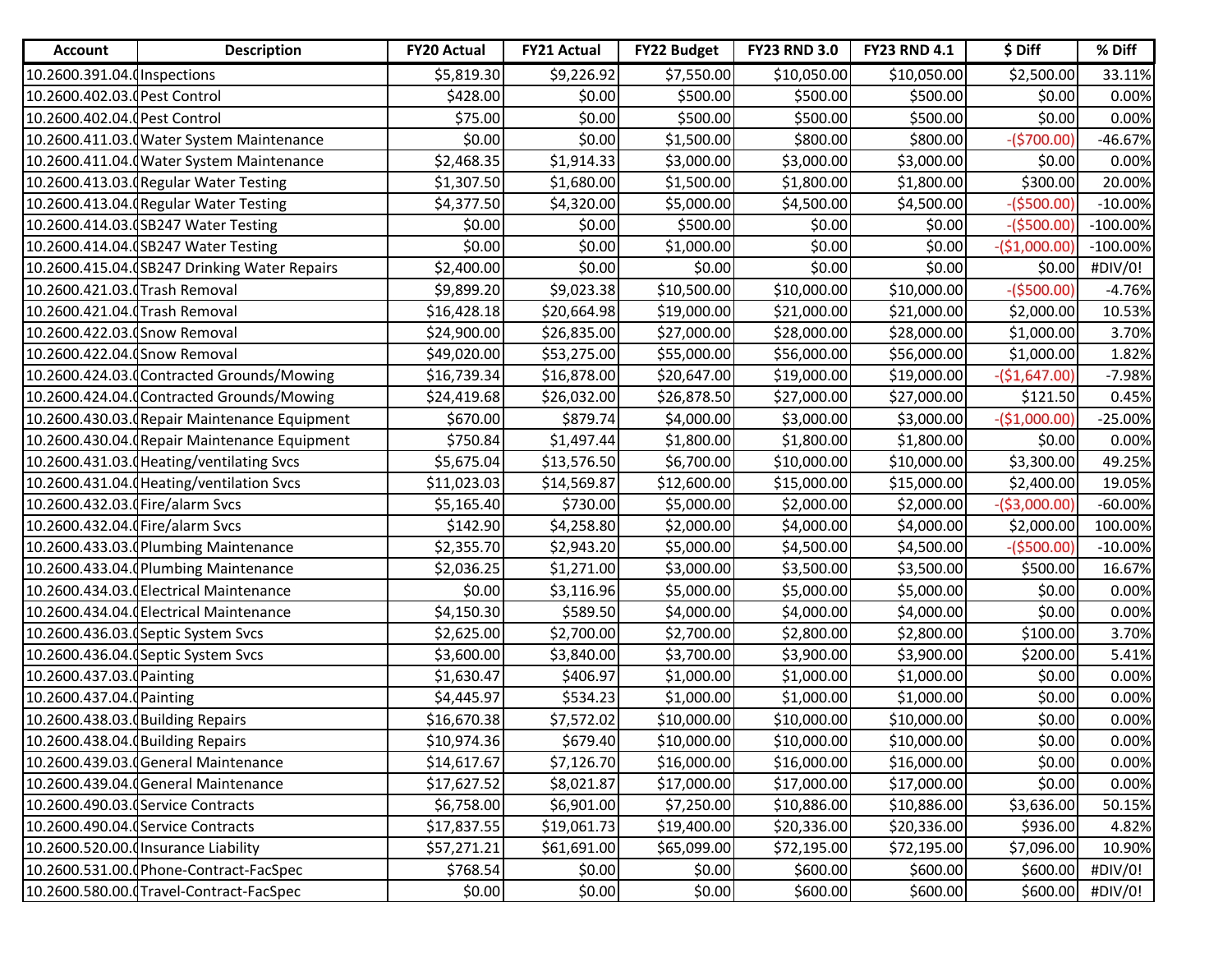| <b>Account</b>                   | <b>Description</b>                                   | <b>FY20 Actual</b> | <b>FY21 Actual</b> | <b>FY22 Budget</b> | <b>FY23 RND 3.0</b> | <b>FY23 RND 4.1</b> | \$ Diff          | % Diff      |
|----------------------------------|------------------------------------------------------|--------------------|--------------------|--------------------|---------------------|---------------------|------------------|-------------|
| 10.2600.580.03.0Travel           |                                                      | \$424.02           | \$180.16           | \$500.00           | \$250.00            | \$250.00            | $-($250.00)$     | $-50.00%$   |
| 10.2600.580.04.0Travel           |                                                      | \$197.20           | \$0.00             | \$250.00           | \$250.00            | \$250.00            | \$0.00           | 0.00%       |
|                                  | 10.2600.614.00.0Expendable Supplies                  | \$764.02           | \$172.45           | \$800.00           | \$800.00            | \$800.00            | \$0.00           | 0.00%       |
|                                  | 10.2600.614.03.0Expendable Supplies                  | \$5,622.88         | \$13,808.45        | \$15,000.00        | \$15,000.00         | \$15,000.00         | \$0.00           | 0.00%       |
|                                  | 10.2600.614.04. (Expendable Supplies                 | \$22,132.17        | \$21,464.56        | \$26,000.00        | \$26,000.00         | \$26,000.00         | \$0.00           | 0.00%       |
|                                  | 10.2600.619.00.0 Covid-19 Response Supplies          | \$13,023.74        | \$61,079.59        | \$0.00             | \$0.00              | \$0.00              | \$0.00           | #DIV/0!     |
|                                  | 10.2600.621.03. Utility Svcs Propane Gas             | \$0.00             | \$72.80            | \$200.00           | \$150.00            | \$150.00            | $-($50.00)$      | $-25.00%$   |
|                                  | 10.2600.621.04. Utility Svcs Propane Gas             | \$230.01           | \$361.56           | \$750.00           | \$600.00            | \$600.00            | $-($150.00)$     | $-20.00%$   |
|                                  | 10.2600.622.03.0Utility Svcs Electric                | \$65,480.81        | \$74,749.66        | \$73,000.00        | \$80,000.00         | \$80,000.00         | \$7,000.00       | 9.59%       |
|                                  | 10.2600.622.04.0Utility Svcs Electric                | \$119,524.24       | \$130,717.96       | \$132,000.00       | \$139,000.00        | \$141,000.00        | \$9,000.00       | 6.82%       |
| 10.2600.624.03.0Utility Svcs Oil |                                                      | \$50,719.08        | \$36,184.74        | \$56,000.00        | \$55,000.00         | \$55,000.00         | $-($1,000.00)$   | $-1.79%$    |
| 10.2600.624.04.0Utility Svcs Oil |                                                      | \$74,633.30        | \$51,659.31        | \$82,000.00        | \$80,000.00         | \$80,000.00         | $-($2,000.00)$   | $-2.44%$    |
|                                  | 10.2600.731.03.0 Additional Equipment                | \$1,038.06         | \$0.00             | \$2,500.00         | \$2,500.00          | \$2,500.00          | \$0.00           | 0.00%       |
| 10.2600.731.04. (Addl Equipment  |                                                      | \$1,070.02         | \$874.28           | \$2,500.00         | \$2,500.00          | \$2,500.00          | \$0.00           | 0.00%       |
|                                  | 10.2600.735.03. Replacement Equipment                | \$0.00             | \$4,174.07         | \$4,000.00         | \$4,000.00          | \$4,000.00          | \$0.00           | 0.00%       |
|                                  | 10.2600.735.04. Replacement Equipment                | \$0.00             | \$0.00             | \$1,000.00         | \$1,000.00          | \$1,000.00          | \$0.00           | 0.00%       |
|                                  | 10.2600.890.00.0Board Approved Purchases             | \$0.00             | \$55,477.00        | \$0.00             | \$0.00              | \$0.00              | \$0.00           | #DIV/0!     |
|                                  | 10.2600.893.00.0HBMS-FY Bldg/Maint. Upgrades         | \$18,513.80        | \$76,527.96        | \$56,500.00        | \$0.00              | \$0.00              | $-($56,500.00)$  | $-100.00\%$ |
|                                  | 10.2600.894.00.0HBHS-FY Bldg/Maint. Upgrades         | \$13,422.73        | \$108,619.12       | \$60,500.00        | \$0.00              | \$0.00              | $-($60,500.00)$  | $-100.00\%$ |
|                                  | 10.2630.610.03.0Crosswalk Supplies                   | \$49.02            | \$0.00             | \$0.00             | \$0.00              | \$0.00              | \$0.00           | #DIV/0!     |
|                                  |                                                      | \$1,214,649.41     | \$1,437,753.68     | \$1,475,325.83     | \$1,395,479.45      | \$1,397,479.45      | $-($77,846.38)$  | $-5.28%$    |
|                                  |                                                      |                    |                    |                    |                     |                     |                  |             |
|                                  | 10.2700.510.03. Reg Ed-Transportation-Contract-Vend  | \$244,993.78       | \$275,948.40       | \$275,953.00       | \$286,995.00        | \$286,995.00        | \$11,042.00      | 4.00%       |
|                                  | 10.2700.510.04. (Reg Ed-Transportation-Contract-Vend | \$244,993.78       | \$275,948.40       | \$275,953.00       | \$286,995.00        | \$286,995.00        | \$11,042.00      | 4.00%       |
|                                  | 10.2700.626.03. (Reg Ed-Gasoline/diesel Fuel-Vendor  | \$17,386.69        | \$14,595.64        | \$35,000.00        | \$22,000.00         | \$22,000.00         | $-($13,000.00)$  | $-37.14%$   |
|                                  | 10.2700.626.04. (Reg Ed-Gasoline/diesel Fuel-Vendor  | \$17,386.72        | \$14,596.16        | \$37,000.00        | \$22,000.00         | \$22,000.00         | $-($15,000.00)$  | $-40.54%$   |
|                                  | 10.2721.510.03. (Reg Ed Transportation-BH & Other    | \$8,544.40         | \$9,567.50         | \$12,745.50        | \$13,235.00         | \$13,235.00         | \$489.50         | 3.84%       |
|                                  | 10.2721.510.04. (Reg Ed Transportation-BH & Other    | \$13,176.40        | \$9,567.50         | \$15,745.50        | \$15,235.00         | \$15,235.00         | $-($510.50)$     | $-3.24%$    |
|                                  | 10.2722.430.00. (Spec Ed Van Repairs/Maintenance     | \$0.00             | \$0.00             | \$400.00           | \$400.00            | \$400.00            | \$0.00           | 0.00%       |
|                                  | 10.2722.510.03.0Spec Ed-Transportation-Vendor        | \$71,901.64        | \$45,906.80        | \$212,889.40       | \$168,728.00        | \$168,728.00        | $-($44,161.40)$  | $-20.74%$   |
|                                  | 10.2722.510.04. (Spec Ed-Transportation-Vendor       | \$156,536.63       | \$115,636.87       | \$305,660.00       | \$185,001.00        | \$185,001.00        | $-($120,659.00)$ | $-39.47%$   |
|                                  | 10.2722.511.03. (Spec Ed-Field Trips-Vendor          | \$0.00             | \$0.00             | \$5,000.00         | \$5,000.00          | \$5,000.00          | \$0.00           | 0.00%       |
|                                  | 10.2722.511.04.0Spec Ed-Field Trips-Vendor           | \$0.00             | \$0.00             | \$13,500.00        | \$14,000.00         | \$14,000.00         | \$500.00         | 3.70%       |
|                                  | 10.2722.520.00. (Spec Ed Van Insurance/Reg/Inspectio | \$0.00             | \$135.00           | \$150.00           | \$150.00            | \$150.00            | \$0.00           | 0.00%       |
|                                  | 10.2722.614.00.0Spec Ed Van-Supplies/RSA Required P  | \$339.26           | \$114.00           | \$0.00             | \$0.00              | \$0.00              | \$0.00           | #DIV/0!     |
|                                  | 10.2722.626.00.0Spec Ed-Van Gas Card Purchases       | \$1,050.93         | \$0.00             | \$3,000.00         | \$2,000.00          | \$2,000.00          | $-($1,000.00)$   | $-33.33%$   |
|                                  | 10.2723.122.04. (Wages - Voc Ed Van Driver           | \$40,689.07        | \$31,596.28        | \$56,540.00        | \$56,280.72         | \$56,280.72         | $-($259.28)$     | $-0.46%$    |
|                                  | 10.2723.510.04. (Voc Ed Transportation-Vendor        | \$54,276.60        | \$868.95           | \$33,625.00        | \$35,000.00         | \$35,000.00         | \$1,375.00       | 4.09%       |
|                                  | 10.2723.520.00. Voc Ed Van Insurance/Reg/Inspection  | \$21.50            | \$0.00             | \$0.00             | \$0.00              | \$0.00              | \$0.00           | #DIV/0!     |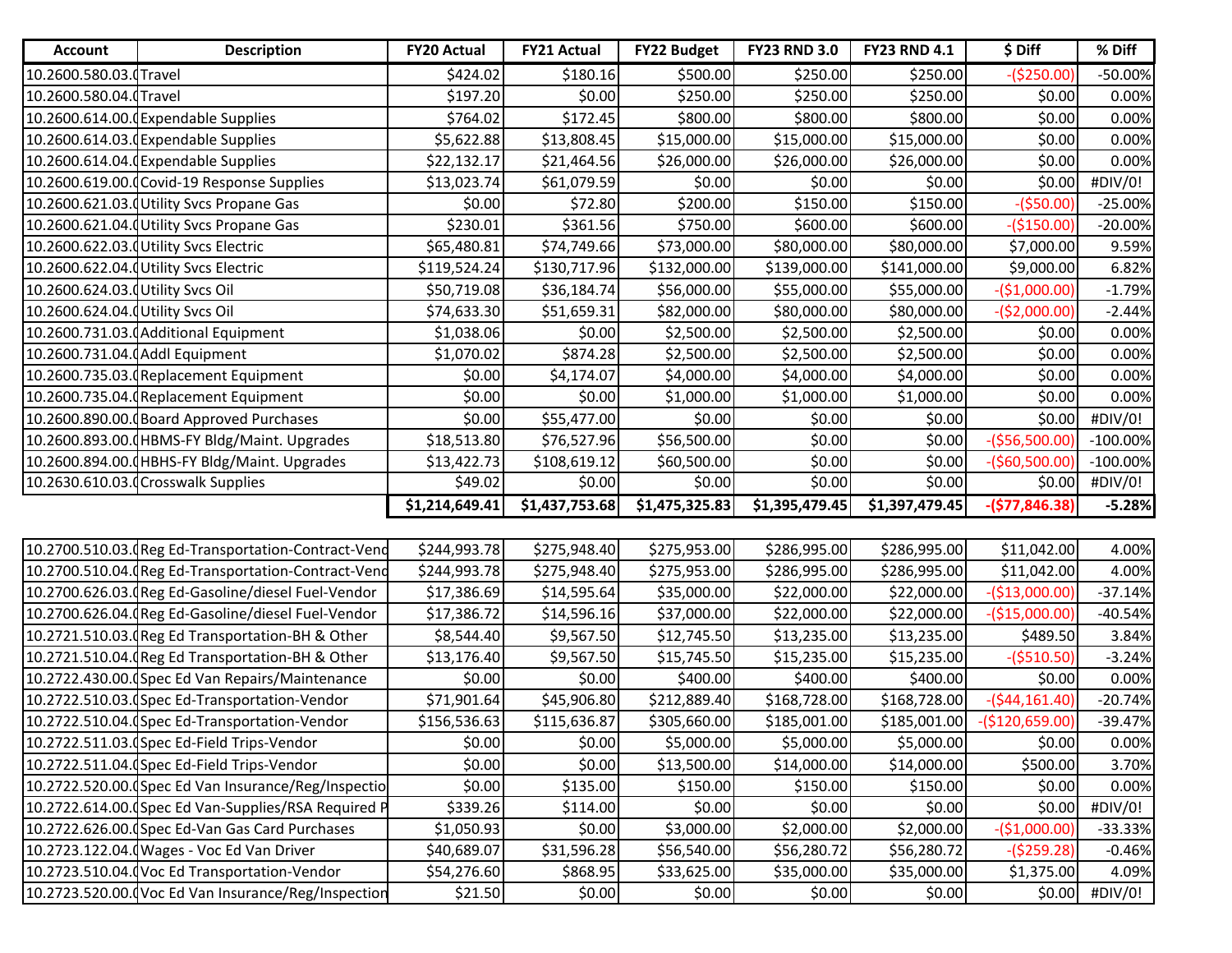| <b>Account</b>                  | <b>Description</b>                                  | <b>FY20 Actual</b> | <b>FY21 Actual</b> | <b>FY22 Budget</b> | <b>FY23 RND 3.0</b> | <b>FY23 RND 4.1</b> | \$ Diff          | % Diff    |
|---------------------------------|-----------------------------------------------------|--------------------|--------------------|--------------------|---------------------|---------------------|------------------|-----------|
|                                 | 10.2723.614.00.0Voc Ed Van-Supplies/RSA Required Pu | \$0.00             | \$222.20           | \$0.00             | \$0.00              | \$0.00              | \$0.00           | #DIV/0!   |
|                                 | 10.2723.626.00.0 Voc Ed Van Gas Card Purchases      | \$2,961.87         | \$3,019.39         | \$5,000.00         | \$5,000.00          | \$5,000.00          | \$0.00           | 0.00%     |
|                                 | 10.2723.628.00. Voc Ed Van Gas Card Purchases-Athle | \$0.00             | \$0.00             | \$2,000.00         | \$2,000.00]         | \$2,000.00          | \$0.00           | 0.00%     |
|                                 | 10.2723.739.00.0 Voc Ed Van-RSA Required Purchases/ | \$947.28           | \$0.00             | \$0.00             | \$0.00              | \$0.00              | \$0.00           | #DIV/0!   |
|                                 |                                                     | \$875,206.55       | \$797,723.09       | \$1,290,161.40     | \$1,120,019.72      | \$1,120,019.72      | $-($170,141.68)$ | $-13.19%$ |
|                                 |                                                     |                    |                    |                    |                     |                     |                  |           |
|                                 | 10.2900.134.00. Health Insurance Opt Out            | \$84,313.00        | \$75,375.00        | \$82,250.00        | \$83,500.00         | \$83,500.00         | \$1,250.00       | 1.52%     |
|                                 | 10.2900.136.00.0Longevity Bonus-Support             | \$3,000.00         | \$1,000.00         | \$2,000.00         | \$500.00            | \$500.00            | $-($1,500.00)$   | $-75.00%$ |
|                                 | 10.2900.138.00. (Retirement Benefit                 | \$104,661.78       | \$48,908.15        | \$0.00             | \$154,699.54        | \$154,699.54        | \$154,699.54     | #DIV/0!   |
|                                 | 10.2900.211.00. (Health Insurance                   | \$1,887,988.99     | \$2,028,787.69     | \$2,212,199.47     | \$2,157,164.08      | \$2,157,164.08      | $-($55,035.39)$  | $-2.49%$  |
|                                 | 10.2900.212.00.0Dental Insurance                    | \$152,847.91       | \$138,619.02       | \$169,572.49       | \$171,044.32        | \$171,044.32        | \$1,471.83       | 0.87%     |
| 10.2900.213.00. Life, Ltd, Ad&d |                                                     | \$56,375.82        | \$57,691.24        | \$63,000.00        | \$63,000.00         | \$63,000.00         | \$0.00           | 0.00%     |
| 10.2900.215.00. [Flex Benefit   |                                                     | $-($1,344.07)$     | \$196.17           | \$0.00             | \$0.00              | \$0.00              | \$0.00           | #DIV/0!   |
|                                 | 10.2900.218.00.0403(b) Matching                     | \$10,300.20        | \$7,300.70         | \$9,000.00         | \$9,000.00          | \$9,000.00          | \$0.00           | 0.00%     |
| 10.2900.220.00.0 Fica           |                                                     | \$827,103.97       | \$864,252.16       | \$918,254.04       | \$930,774.95        | \$930,774.95        | \$12,520.91      | 1.36%     |
|                                 | 10.2900.231.00.0 Employee Retirement                | \$106,276.09       | \$105,036.38       | \$167,297.23       | \$133,200.36        | \$133,200.36        | $-($34,096.87)$  | $-20.38%$ |
|                                 | 10.2900.232.00.0 Teacher Retirement                 | \$1,581,246.77     | \$1,629,261.60     | \$2,014,462.57     | \$2,073,585.09      | \$2,073,585.09      | \$59,122.52      | 2.93%     |
|                                 | 10.2900.250.00. Unemployment Compensation           | \$11,622.00        | \$9,938.07         | \$11,622.00        | \$9,985.00          | \$9,985.00          | $-($1,637.00)$   | $-14.09%$ |
|                                 | 10.2900.260.00.0 Workmans Compensation              | \$37,128.67        | \$37,334.92        | \$41,365.00        | \$38,594.00         | \$38,594.00         | $-($2,771.00)$   | $-6.70%$  |
|                                 | 10.2900.292.00.0Shoe Allowance-Support Staff        | \$597.95           | \$262.79           | \$600.00           | \$600.00            | \$600.00            | \$0.00           | 0.00%     |
|                                 | 10.2900.610.00. (ADA-Accommodations                 | \$208.98           | \$76.38            | \$0.00             | \$0.00              | \$0.00              | \$0.00           | #DIV/0!   |
|                                 |                                                     | \$4,862,328.06     | \$5,004,040.27     | \$5,691,622.80     | \$5,825,647.34      | \$5,825,647.34      | \$134,024.54     | 2.35%     |
|                                 |                                                     |                    |                    |                    |                     |                     |                  |           |
|                                 | 10.4200.710.00. (Site Improvements - FY             | \$57,866.88        | \$0.00             | \$0.00             | \$1.00              | \$1.00              | \$1.00           | #DIV/0!   |
|                                 | 10.4200.710.04. (Site Improvement Services-NEASC    | \$0.00             | \$0.00             | \$0.00             | \$0.00              | \$0.00              | \$0.00           | #DIV/0!   |
|                                 | 10.4201.710.00. (Site Improvements - HS Robotics    | \$98,832.00        | \$0.00             | \$0.00             | \$0.00              | \$0.00              | \$0.00           | #DIV/0!   |
|                                 | 10.4201.710.03. (Site Improvements-Tech Ed/Robotics | \$28,020.27        | \$0.00             | \$0.00             | \$0.00              | \$0.00              | \$0.00           | #DIV/0!   |
|                                 |                                                     | \$184,719.15       | \$0.00             | \$0.00             | \$1.00              | \$1.00              | \$1.00           | #DIV/0!   |
|                                 |                                                     |                    |                    |                    |                     |                     |                  |           |
| 10.5100.830.00. Interest-Bond   |                                                     | \$176,051.80       | \$113,245.10       | \$113,090.58       | \$83,774.96         | \$83,774.96         | $-($29,315.62)$  | $-25.92%$ |
| 10.5100.910.00. (Principal-Bond |                                                     | \$623,405.59       | \$668,695.26       | \$669,581.03       | \$697,772.65        | \$697,772.65        | \$28,191.62      | 4.21%     |
|                                 | <b>Energy/Expansion Lease</b>                       | \$0.00             | \$0.00             | \$0.00             | \$0.00              | \$235,471.00        |                  |           |
|                                 | 10.5110.911.00. (Principal-Vans Lease               | \$14,392.02        | \$12,522.35        | \$13,188.19        | \$13,889.44         | \$13,889.44         | \$701.25         | 5.32%     |
|                                 | 10.5120.831.00. Interest-Vans Lease                 | \$235.96           | \$2,105.63         | \$1,439.79         | \$738.54            | \$738.54            | $-(5701.25)$     | $-48.71%$ |
|                                 |                                                     | \$814,085.37       | \$796,568.34       | \$797,299.59       | \$796,175.59        | \$1,031,646.59      | $-($1,124.00)$   | $-0.14%$  |
|                                 |                                                     |                    |                    |                    |                     |                     |                  |           |
|                                 | 10.5221.930.00. Transfer To Food Service            | \$394,000.00       | \$332,045.00       | \$400,000.00       | \$400,000.00        | \$400,000.00        | \$0.00           | 0.00%     |
|                                 | 10.5222.930.00.0Trnsfr To Special Revenue Fund      | \$260,000.00       | \$387,154.00       | \$260,000.00       | \$260,000.00        | \$260,000.00        | \$0.00           | 0.00%     |
|                                 | <b>HESSA</b>                                        | \$0.00             | \$0.00             | \$0.00             | \$88,523.00         | \$88,523.00         | \$88,523.00      | #DIV/0!   |